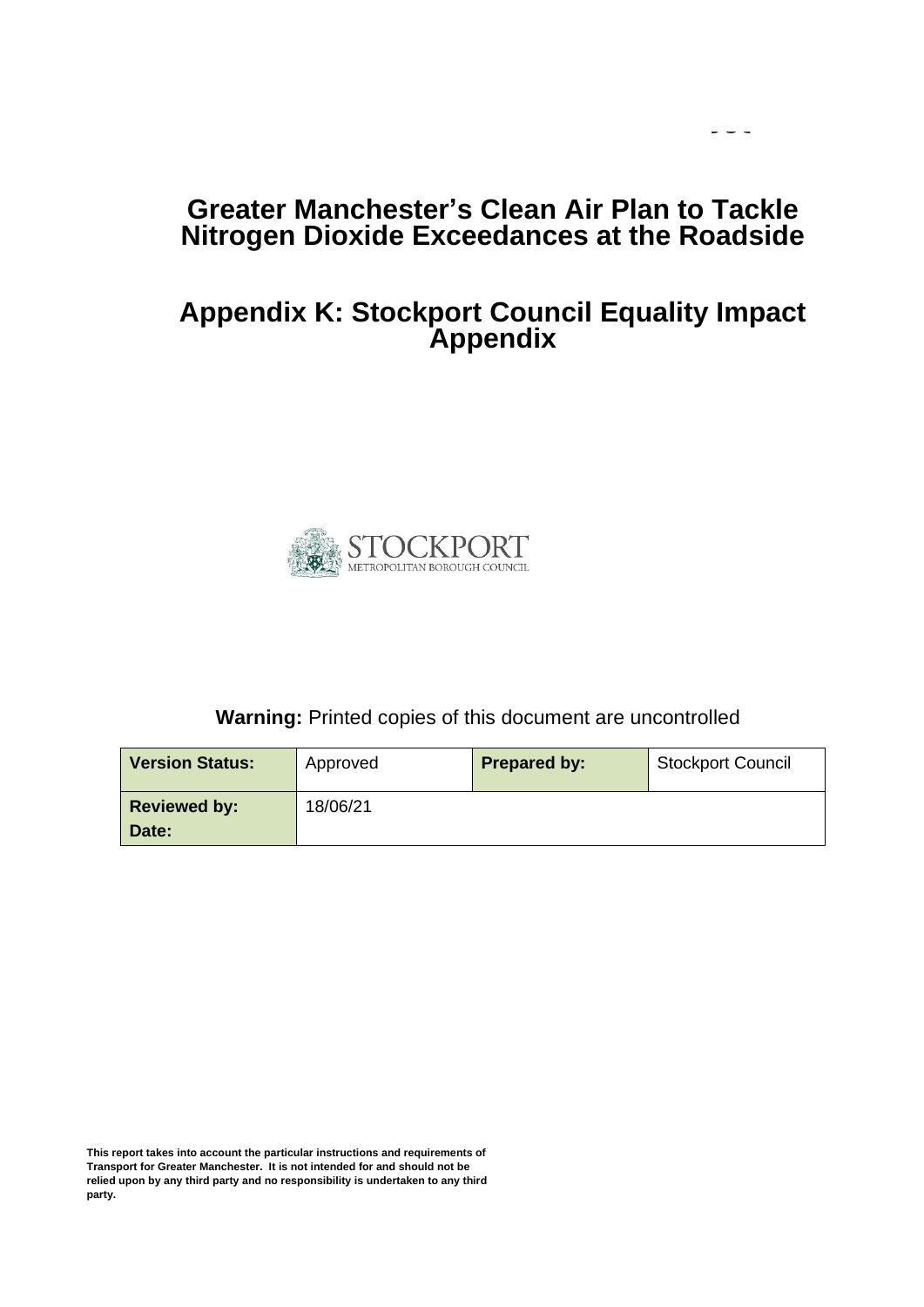## **Contents**

**|** 

|   |     |                                              | Page |
|---|-----|----------------------------------------------|------|
| 1 |     | <b>Local Authority EqIA Appendix</b>         | 1    |
|   | 1.1 | <b>Introduction</b>                          | 1    |
|   | 1.2 | <b>Stockport approach to Equality Impact</b> | 1    |
| 2 |     | <b>Stockport EqIA</b>                        | 3    |
|   | 2.1 | <b>Baseline data review</b>                  | 3    |
|   | 2.2 | <b>Equality impacts review</b>               | 9    |
|   | 2.3 | 'Hot-spots' in your Stockport                | 16   |
|   | 2.4 | <b>Actions to be taken by Stockport</b>      | 18   |
|   |     |                                              |      |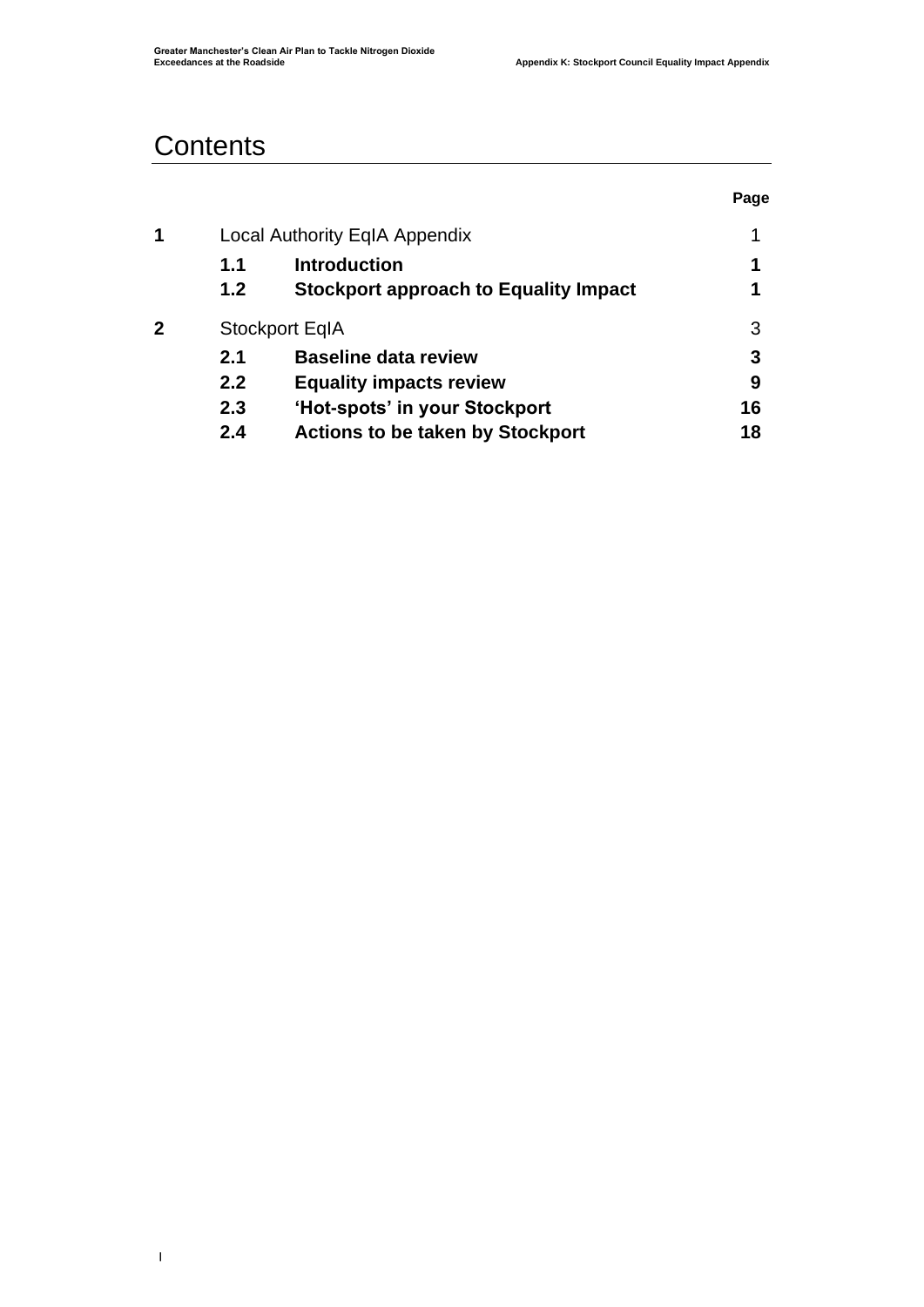# <span id="page-2-0"></span>**1 Local Authority EqIA Appendix**

## <span id="page-2-1"></span>**1.1 Introduction**

## <span id="page-2-2"></span>**1.1 Introduction**

An Equality Impact Assessment (EqIA) has been developed at a Greater Manchester (GM) scale for the GM Clean Air Plan (GM CAP) in line with the public sector equality duty in section 149 of the Equality Act, 2010.

The GM wide assessment builds on EqIAs that were published at the Outline Business Case stage in 2019 and the EqIA developed to support the consultation in late 2020. It considers the impacts on protected characteristics related to the implementation of CAZ C charging zone in GM and how implementation of the proposed package of mitigation measures addresses any identified equality impacts. This EqIA is an update following changes to the GM CAP policy made in consideration of feedback received during the consultation.

The EqIA is supported by an Equality Impact Evidence Report, appended to the EqIA<sup>1</sup>.

## **1.2 Local Authority Assessment**

This appendix to the GM EqIA includes an assessment of equality carried out by Stockport Council. The reasons for individual LA assessments include:

- To fulfil legal requirements placed on LAs to meet their duty under the Equality Act;
- To ensure that each of the LAs has considered and understood the full GM EqIA report and the context for the LA itself;
- To identify any LA baseline profile nuances or differences to that presented in the GM EqIA (Appendix A in the Equality Impact Evidence Report).
- To review the assessment outcomes of the GM EqIA and identify whether impacts would be more or less significant within the LA areas;
- To highlight any geographical 'hot spots' with LA areas;
- To identify any actions LAs could take to mitigate and monitor equality impacts identified (specific to the LA area rather than applicable across GM as a whole).

**| |**  HTTPS://TFGMSERVERTEAMOUTLOOK-MY.SHAREPOINT.COMPERSONAL/HAYLEY\_BROWN\_TFGM\_COM/DOCUMENTS/DOCUMENTS/PROJECTS/DOCUMENTS FOR<br>SHAREPOINT/REPORT GO LIVE/WATERMARK CHANGED DOCS FOR EH/APPENDIX 2 - GM CAP EQIA FOLLOWING CONSULTATI **ASSESSMENT.DOCX**

<sup>1</sup> [https://cleanairgm.com/technical-documents/](https://secure-web.cisco.com/11eiBCgElauzNx9ZLncgJx3iOubmp4VtcvvkdlhxY65RKvTbIb59-L2ncr8SElltrd2x-6LbEl4KMsTTxIe3wkMOtRdF_mwDnnUw_pzGQZOwSRIhPJyQIZ8Yp6BpEAcNSn8Ts-zUMkCwwKuuZ6JqlhO90pJazjetwe6gKhLVIM_BswP0PQmXUeuqGyGpWdmieI8qM86OywsW2Ih1TXBkADjvPWBAW0J67oLJLyOi-5a-P-uw5qxFWy4jV1Rgj27aX74mWEA8RmcCJF_QiJniWV9Y7vnNRmfIdielNKILyTnV3ChPut5AXlpom2ThMoaDynN4YcMw9M5bXrEI6WdmDFg/https%3A%2F%2Furl4.mailanyone.net%2Fv1%2F%3Fm%3D1lqaQa-0007kg-3t%26i%3D57e1b682%26c%3Dwx7pouswT3bJs4LPeETsz86q7Q_0OC56XXhe7DlJDibGRSGR8fdmSomeuSdI7C2Fa0eQbaAqoLXhP95flvC3e_rUhnBjBiD8llf9LaF4ZtCjfFRgnR8YVM3huSJaCGnICk94fttlvHc5puWw5cDJWXKncROEJUpzHqnxCBOtlS83l3-sjgML-pIcbUhAQZELxzuJu6c3812_3lnwQAbyYwgocO5Fara8d5TyMQqiWW6tNZcZXXghiSlVoISAGQRmsZ-TU8nVqIdM3Z7LyV0OBSLL4yenFqLa1SDyZM36c6L9Rv_9RwvC_zO8-ja9EEmp3RuaxQ4iKqu8pID_qRBxLRB9hKR0Yp8TjK3AxZQfI6W6JX6ff_FKZIssUgNuX4h8fgWjXtS31MSzgcKKD5htCOS8RNiJG7hqFaezCADs1zqfd5YI5KwtXyQV8Xcw9c04dqUU3rtH6b_zGkplrYZzi_tw5Uh0gVH_yDQ0aze-YmaYOmPe-7DcIOn3tcJzyPAzyNqQZKCfP-i1oh349NtnaY_1gjK4qs0hRBa9R9D0kEGpaGRFokA16JTCjrnHuvRgs7DcM7Fi3nDdrs6xiFxYb34O5EIVstmWMeA67C4pmsqoQ4hX3-rUnQd3vI35GAzQJzJxEsp-QxLb4UU4coOA_r80VNAaur_GF4G4X8lvmN0gEZ3Wu5QzUhFNsj4TCOgSucH17LnJrJVLTZfksCAbTQ)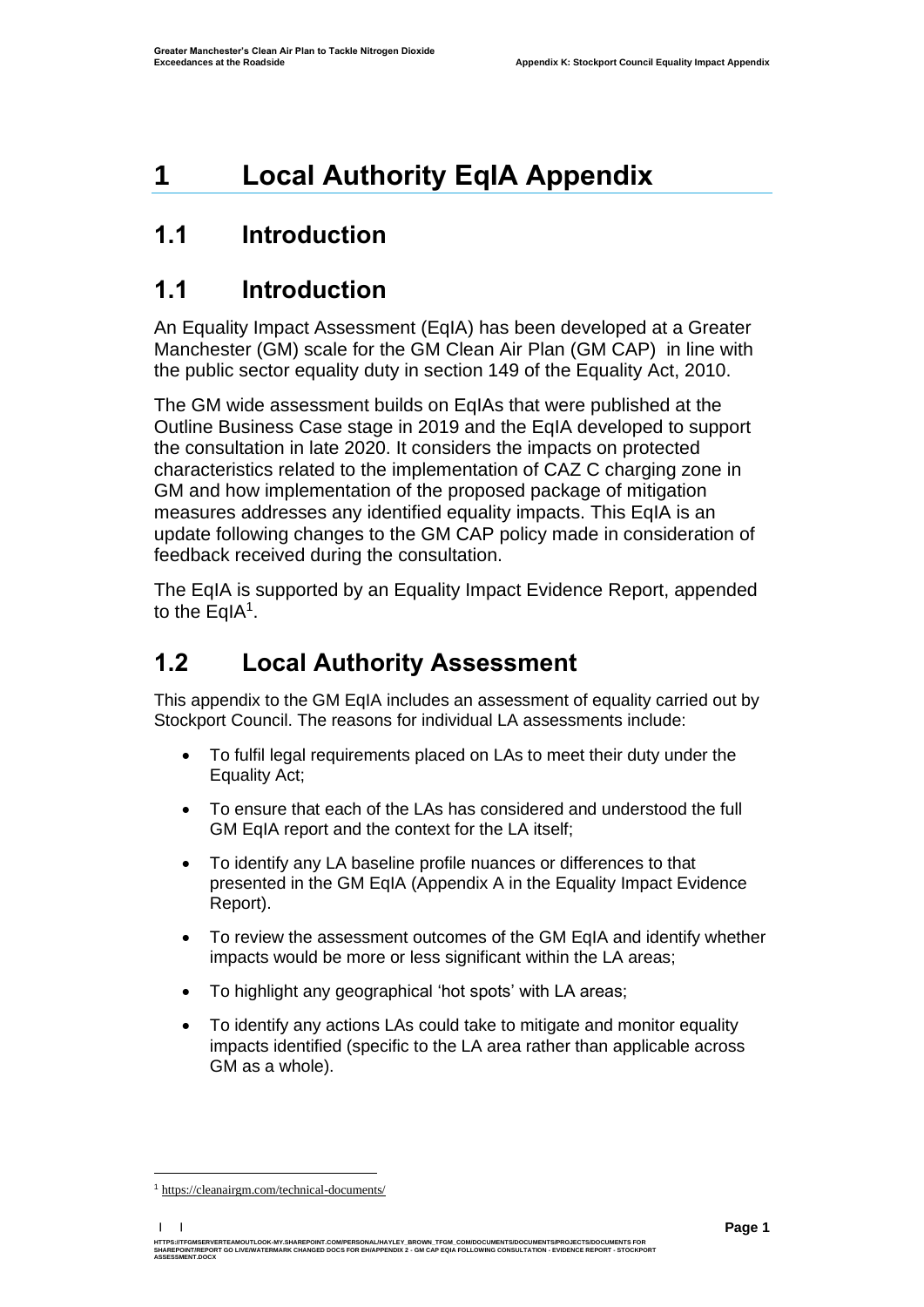## **1.3 Stockport approach to Equality Impact**

Equality Impact Assessments (EqIAs) are used by the Council as an equality monitoring tool to ensure and demonstrate that our policy and service developments comply with the requirements of the Public Sector Equality Duty (PSED). The EqIA is intended as a working document which is developed alongside, and informs, policy development. There are nine 'protected characteristics' covered by the Equality Act:

- age
- disability
- gender reassignment
- marriage and civil partnership
- pregnancy and maternity
- race
- religion or belief
- sex
- sexual orientation.

Although it is not one of the published characteristics, in Stockport we also consider the impact of socio-economic inequalities.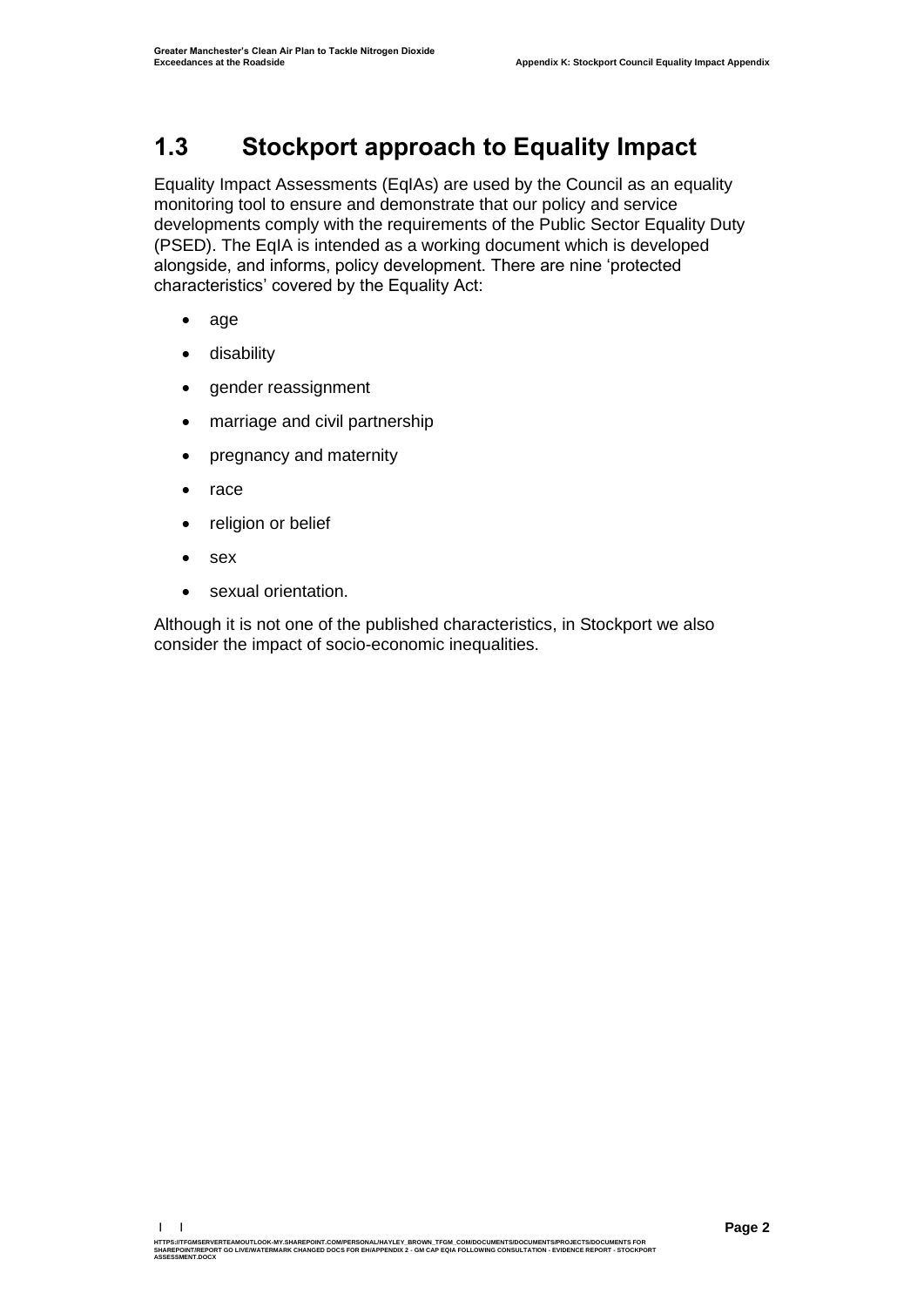# <span id="page-4-0"></span>**2 Stockport EqIA**

## <span id="page-4-1"></span>**2.1 Baseline data review**

### **2.1.1 Introduction**

In order to establish baseline data for Stockport to compliment the data already identified in Appendix A of the Greater Manchester Equality Impact Evidence Report, the Council has considered other data sources (individually identified as used in the section below). We have also extended the baseline to include the socio-economic considerations of the Council.

### **2.1.2 Baseline data updates**

Appendix A of the Equality Impact Evidence Report sets out a detailed demographic baseline of the GM area, reviewing each protected characteristic in turn. The EqIA scopes in only some of the protected characteristics covered by the Equality Act; Age, disability, pregnancy and maternity, race, gender reassignment, sexual orientation and sex. Marriage and civil partnership is scoped out. In the table below information from other sources have been collated to give a fuller local picture of the issues in Stockport.

| <b>In-Scope</b><br><b>Protected</b><br><b>Characteristic</b> | Overview for the local authority; including<br>updated data.                                                                                                                                                                                                                                                                                                                                                                                                                                                                                                                                                                                                              | 'Outliers' within the Local Authority<br>(LSOAs or communities with a<br>particularly high proportion of a<br>protected characteristic to highlight<br>any distributional impacts)                                                                                                                                                                                                                                                                                                                                                                                                                                                                                        |
|--------------------------------------------------------------|---------------------------------------------------------------------------------------------------------------------------------------------------------------------------------------------------------------------------------------------------------------------------------------------------------------------------------------------------------------------------------------------------------------------------------------------------------------------------------------------------------------------------------------------------------------------------------------------------------------------------------------------------------------------------|---------------------------------------------------------------------------------------------------------------------------------------------------------------------------------------------------------------------------------------------------------------------------------------------------------------------------------------------------------------------------------------------------------------------------------------------------------------------------------------------------------------------------------------------------------------------------------------------------------------------------------------------------------------------------|
| Age                                                          | Stockport remains one of the slower growing<br>boroughs in the Greater Manchester area.<br>The population of Stockport has more older<br>people and fewer younger adults than the national<br>or Greater Manchester average.<br>The predicted rise in the older population has<br>been a trend for the last two decades. This<br>increase has occurred as expected, so that the<br>65+ population has grown by 18% since 2008.<br>Different areas within Stockport have seen<br>different trends in population over the last decade.<br>The all age population of the most deprived areas<br>has increased more rapidly than in the least<br>deprived areas. <sup>2</sup> | Stockport has seen a trend of the<br>population growth being more rapid in the<br>deprived areas over the last decade and<br>significant growth is still expected in the<br>town centre. Birth rates have grown most<br>rapidly in deprived areas, where there are<br>potentially more children at risk. This is<br>especially true of a cohort born 2009-<br>2014, where almost half of all births were<br>in the two most deprived quintiles. This<br>cohort is currently in primary education<br>and will move into secondary education<br>over the next few years.<br>Older populations are again more<br>common in the less deprived<br>neighbourhoods, with younger |

<sup>2</sup> The 2020 Joint Strategic Needs Assessment (JSNA) Stockport Demographics and Population December 2019 [https://stockport-haveyoursay.citizenspace.com/public-health/jsna-2020-demographics](https://stockport-haveyoursay.citizenspace.com/public-health/jsna-2020-demographics-population/supporting_documents/2020%20JSNA%20%20Demographics%20%20Population%20update.pdf)[population/supporting\\_documents/2020%20JSNA%20%20Demographics%20%20Population%20update.pdf](https://stockport-haveyoursay.citizenspace.com/public-health/jsna-2020-demographics-population/supporting_documents/2020%20JSNA%20%20Demographics%20%20Population%20update.pdf)

**| |**  HTTPS://TFGMSERVERTEAMOUTLOOK-MY.SHAREPOINT.COMPERSONAL/HAYLEY\_BROWN\_TFGM\_COM/DOCUMENTS/DOCUMENTS/PROJECTS/DOCUMENTS FOR<br>SHAREPOINT/REPORT GO LIVE/WATERMARK CHANGED DOCS FOR EH/APPENDIX 2 - GM CAP EQIA FOLLOWING CONSULTATI **ASSESSMENT.DOCX**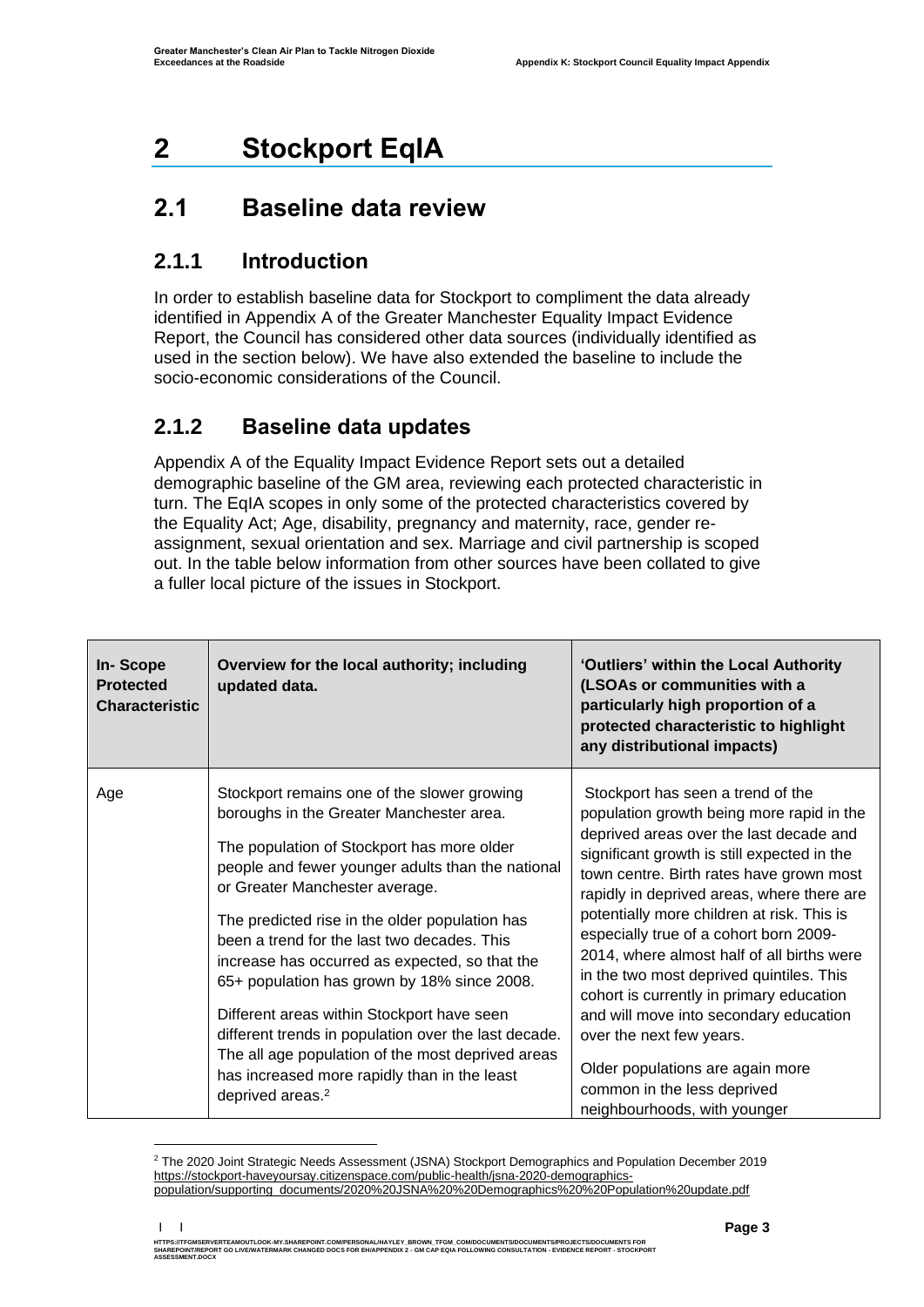| In-Scope<br><b>Protected</b><br><b>Characteristic</b> | Overview for the local authority; including<br>updated data.                                                                                                                                                                                                                                                                              | 'Outliers' within the Local Authority<br>(LSOAs or communities with a<br>particularly high proportion of a<br>protected characteristic to highlight<br>any distributional impacts)                                                                                                |  |
|-------------------------------------------------------|-------------------------------------------------------------------------------------------------------------------------------------------------------------------------------------------------------------------------------------------------------------------------------------------------------------------------------------------|-----------------------------------------------------------------------------------------------------------------------------------------------------------------------------------------------------------------------------------------------------------------------------------|--|
|                                                       |                                                                                                                                                                                                                                                                                                                                           | populations more common in deprived<br>areas.<br>The loss of population in the early 20s<br>affects the least deprived areas most, this<br>trend doesn't appear in more deprived<br>areas, possibly due to the relative<br>likelihood of attending higher education. <sup>3</sup> |  |
| <b>Disability</b>                                     | Respiratory disease, the third biggest killer of<br>Stockport residents, has fallen by a fifth since<br>2002. Because of earlier falls in respiratory<br>disease in the under 75s, respiratory, digestive<br>and external causes now have similar mortality<br>rates for this age group.<br>Selected mortality indicators from the Public | Rates of Special Educational Need are<br>highest (16 to 19%) in the wards of<br>Brinnington & Central (18.8%), Davenport<br>& Cale Green (17.6%) and Edgeley &<br>Cheadle Heath (17.2%) which are the<br>wards with highest levels of poverty and<br>deprivation. <sup>6</sup>    |  |
|                                                       | Health Profiles presenting Stockport compared to<br>England. Data extracted November 2019 show<br>under 75 mortality rate from respiratory disease is<br>similar to the England value but better than that of<br>the overall regional value for 2016-18.4                                                                                 |                                                                                                                                                                                                                                                                                   |  |
|                                                       | In 2018 there were 7,714 children and young<br>people aged 0 to 25 years with Special<br>Educational Need and Disability (SEND) in<br>Stockport                                                                                                                                                                                           |                                                                                                                                                                                                                                                                                   |  |
|                                                       | 43.4% of children with SEND codes in Stockport<br>are educated in mainstream schools. This is<br>higher than the England and North West<br>averages, although broadly comparable with our<br>statistical neighbours. <sup>5</sup>                                                                                                         |                                                                                                                                                                                                                                                                                   |  |

https://search3.openobjects.com/mediamanager/stockport/fsd/files/stockport\_send\_jsna\_2019.pdf

<sup>6</sup> Special Educational Needs and Disability Joint Strategic Needs Assessment 2019

<sup>&</sup>lt;sup>3</sup> 2020 JSNA Stockport Demographics and Population December 2019 https://stockport-

haveyoursay.citizenspace.com/public-health/jsna-2020-demographics-

population/supporting\_documents/2020%20JSNA%20%20Demographics%20%20Population%20update.pdf <sup>4</sup> 2020 JSNA Mortality & Healthy Life Expectancy trends December

<sup>2019</sup>https://stockporthaveyoursay.citizenspace.com/public-health/jsna-2020-mortality-and-healthy-life-

expectancy/supporting\_documents/2020%20JSNA%20%20Mortality%20%20Healthy%20Life%20Expectancy.p df

<sup>5</sup> Special Educational Needs and Disability Joint Strategic Needs Assessment 2019

https://search3.openobjects.com/mediamanager/stockport/fsd/files/stockport\_send\_jsna\_2019.pdf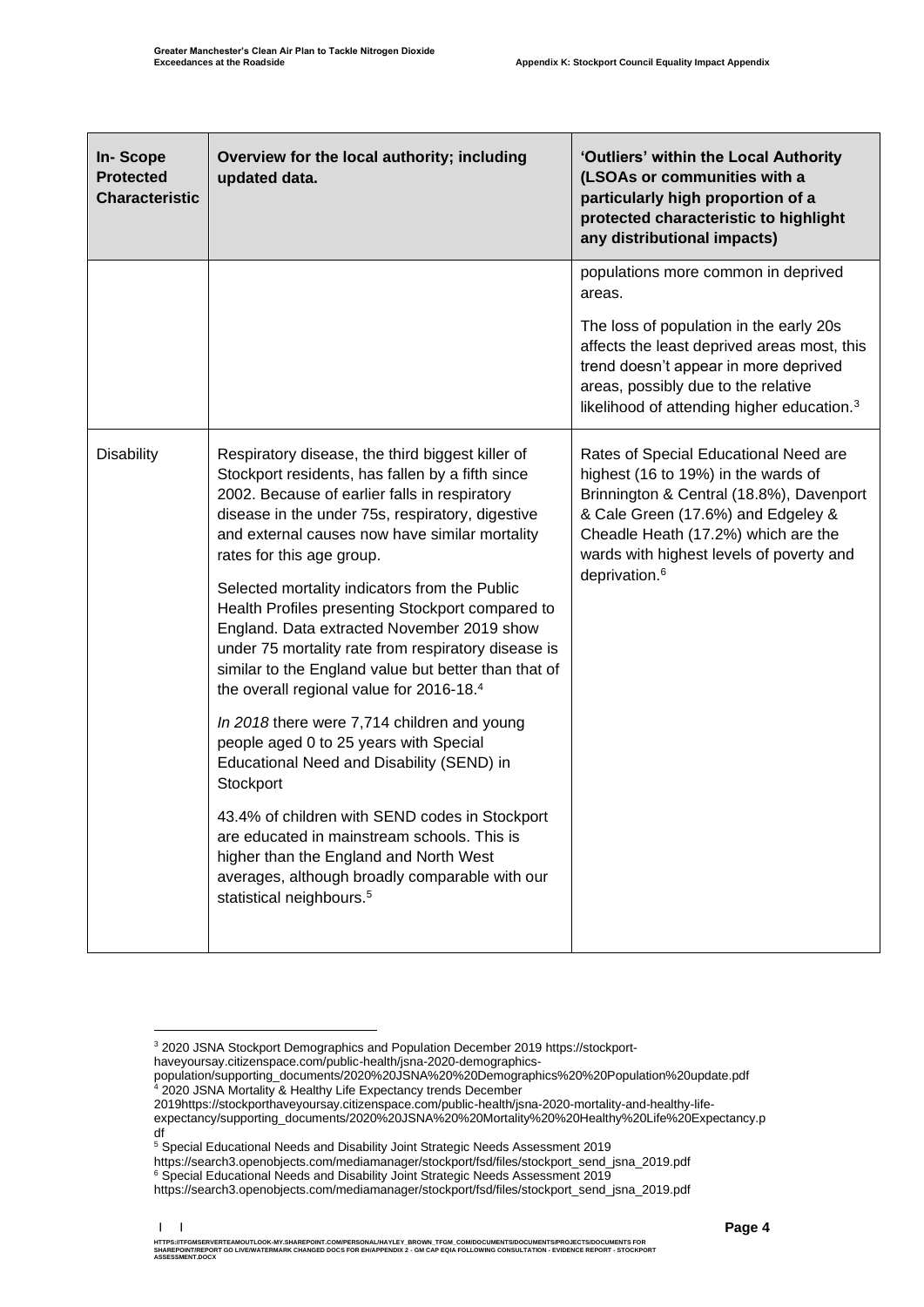| In-Scope<br><b>Protected</b><br><b>Characteristic</b> | Overview for the local authority; including<br>updated data.                                                                                                                                                                                                                     | 'Outliers' within the Local Authority<br>(LSOAs or communities with a<br>particularly high proportion of a<br>protected characteristic to highlight<br>any distributional impacts)                                                                                                                                                                                                                                                                                                                                                                                                                                                                                                                    |
|-------------------------------------------------------|----------------------------------------------------------------------------------------------------------------------------------------------------------------------------------------------------------------------------------------------------------------------------------|-------------------------------------------------------------------------------------------------------------------------------------------------------------------------------------------------------------------------------------------------------------------------------------------------------------------------------------------------------------------------------------------------------------------------------------------------------------------------------------------------------------------------------------------------------------------------------------------------------------------------------------------------------------------------------------------------------|
| Pregnancy<br>and Maternity                            | - Fertility rates for all women have been stable<br>over the last five years, with 3,302 live births in<br>2018, a rate of 64.3 per 1,000 women.<br>Infant mortality rates fell to 4.6 per 1,000 live<br>births in 2004-06, and continued at a lower rate<br>through to 2013-15. | In the past, there was a clear deprivation<br>profile in infant mortality, with rates in the<br>40% most deprived areas being<br>significantly higher than all other areas<br>and the least deprived areas were<br>significantly lower than all others                                                                                                                                                                                                                                                                                                                                                                                                                                                |
|                                                       | However, in recent years [2013-2017] rates have<br>been higher, though not as high as in 2003-05<br>and not a statically significant change <sup>7</sup>                                                                                                                         | Currently, rates in all areas are similar to<br>the Stockport average. The most deprived<br>areas have improved greatly; however<br>over the same time period the rates in the<br>least deprived and second least deprived<br>areas have worsened slightly.                                                                                                                                                                                                                                                                                                                                                                                                                                           |
|                                                       |                                                                                                                                                                                                                                                                                  | The crude rate of infant death per 1000<br>live births all sit between 4 and 5 for all<br>levels of deprivation in the 10 year pooled<br>figures of 2008 to 2017. <sup>8</sup>                                                                                                                                                                                                                                                                                                                                                                                                                                                                                                                        |
|                                                       |                                                                                                                                                                                                                                                                                  | Stockport has seen a trend of population<br>growth being more rapid in the deprived<br>areas over the last decade, this trend may<br>change as there are some planned large<br>scale housing developments in the less<br>deprived areas, but significant growth is<br>still expected in the town centre. Birth<br>rates have grown most rapidly in deprived<br>areas, where there are potentially more<br>children at risk. This is especially true of a<br>cohort born 2009-2014, where almost half<br>of all births were in the two most deprived<br>quintiles. This cohort is currently in<br>primary education and will move into<br>secondary education over the next few<br>years. <sup>9</sup> |
| Race                                                  | Stockport was less ethnically diverse than the<br>national average with 92% of the population<br>identifying themselves as white in the 2011<br>Census compared to 86% nationally. People who                                                                                    | The distribution of the BAME population<br>across Stockport is not even; the areas of<br>Heald Green, Cheadle & Gatley and<br>Heatons South are particularly diverse. In                                                                                                                                                                                                                                                                                                                                                                                                                                                                                                                              |

<sup>7</sup> 2020 JSNA Healthy Lifestyles September 2019 [https://stockport-haveyoursay.citizenspace.com/public-](https://stockport-haveyoursay.citizenspace.com/public-health/jsna-2020-healthy)

[health/jsna-2020-healthy](https://stockport-haveyoursay.citizenspace.com/public-health/jsna-2020-healthy) lifestyles/supporting\_documents/2020%20JSNA%20%20Healthy%20Lifestyles.pdf

<sup>8</sup> 2020 JSNA Mortality & Healthy Life Expectancy trends December 2019

<sup>9</sup> 2020 JSNA Demographics and Population December 2019 https://stockporthaveyoursay.citizenspace.com/public-health/jsna-2020-demographics-

population/supporting\_documents/2020%20JSNA%20%20Demographics%20%20Population%20update.pdf

**| |**  HTTPS://TFGMSERVERTEAMOUTLOOK-MY.SHAREPOINT.COM/PERSONAL/HAYLEY\_BROWN\_TFGM\_COM/DOCUMENTS/DOCUMENTS/PROJECTS/DOCUMENTS FOR<br>SHAREPOINT/REPORT GO LIVE/WATERMARK CHANGED DOCS FOR EH/APPENDIX 2 - GM CAP EQIA FOLLOWING CONSULTAT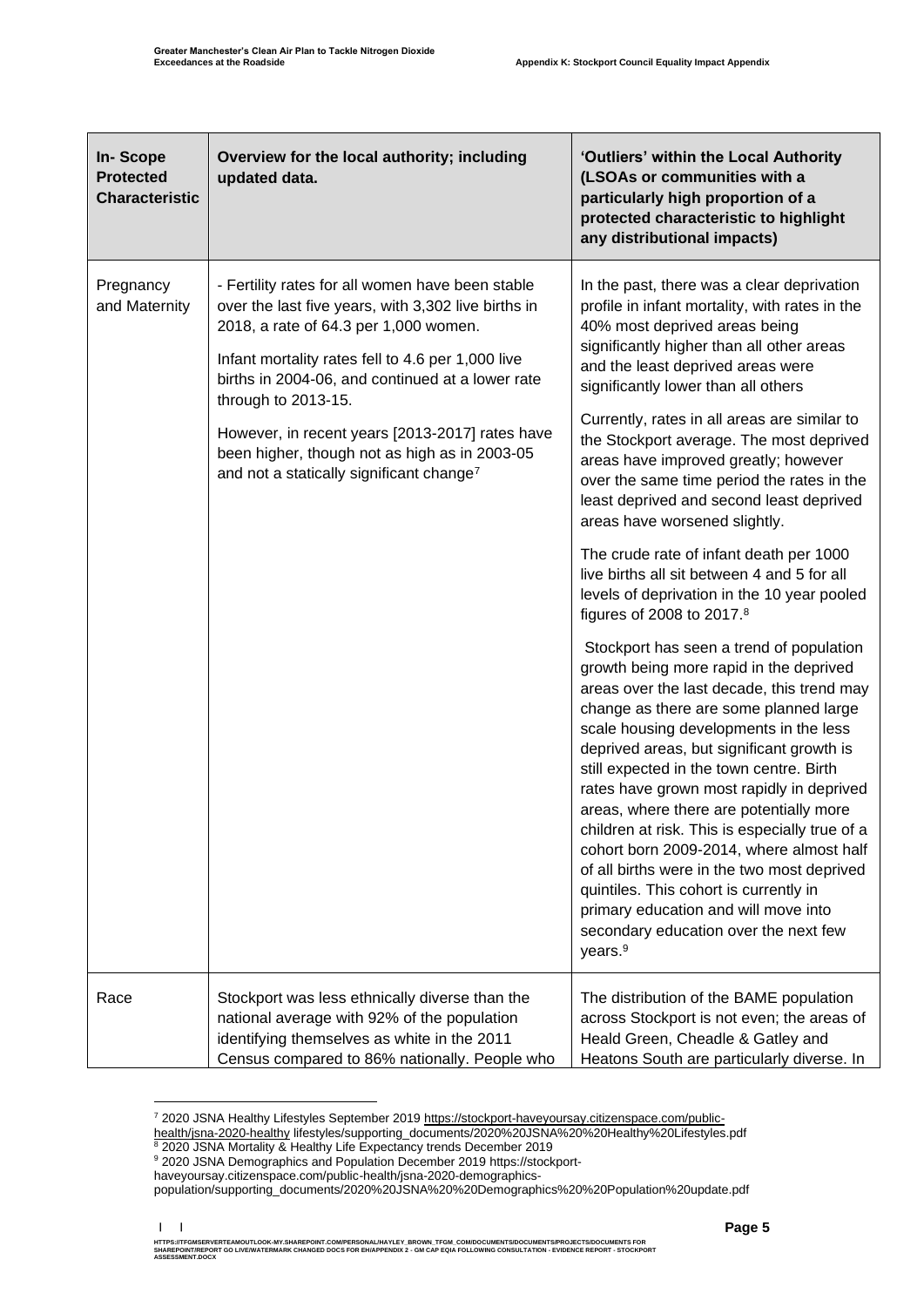| <b>In-Scope</b><br><b>Protected</b><br><b>Characteristic</b> | Overview for the local authority; including<br>updated data.                                                                                                                                                                                                                                                                                                                                                                                                                                                                                                                                                 | 'Outliers' within the Local Authority<br>(LSOAs or communities with a<br>particularly high proportion of a<br>protected characteristic to highlight<br>any distributional impacts)                                                |
|--------------------------------------------------------------|--------------------------------------------------------------------------------------------------------------------------------------------------------------------------------------------------------------------------------------------------------------------------------------------------------------------------------------------------------------------------------------------------------------------------------------------------------------------------------------------------------------------------------------------------------------------------------------------------------------|-----------------------------------------------------------------------------------------------------------------------------------------------------------------------------------------------------------------------------------|
|                                                              | describe themselves as Asian Pakistani are the<br>largest Black or Minority Ethnic (BME) <sup>10</sup> group in<br>Stockport, around 6,600 in 2011.<br>Over time however the diversity of the population<br>is increasing and the number of people identifying<br>themselves as from a BME group almost doubled<br>from 2001 to 2011, to 22,500 and is likely to have<br>increased since. <sup>11</sup>                                                                                                                                                                                                      | each of these areas there are particularly<br>high rates of the population who identify<br>themselves as from an Asian Pakistani or<br>Indian background, the total BME<br>population in these wards approached<br>20% in 2011.12 |
| Religion                                                     | The distribution of the BAME population across<br>Stockport is not even; the areas of Heald Green,<br>Cheadle & Gatley and Heatons South are<br>particularly diverse. These areas are also those<br>with higher than average rates of people whose<br>religion is Muslim; 50% of Muslims in Stockport<br>live in one of these three wards.<br>Gatley also has a community of residents whose<br>religion is Jewish.<br>Stockport has seen an increase in both the<br>Muslim population and people of no religion<br>between 2001 and 2011. On the whole these<br>populations are younger than average.<br>13 |                                                                                                                                                                                                                                   |
| Sex                                                          | Males in Stockport are now expected to live to<br>79.9 years and females to 83.3 years, rates<br>similar to the national average. The gap in life<br>expectancy between the genders has narrowed<br>as male life expectancy has grown more quickly<br>than female life expectancy.                                                                                                                                                                                                                                                                                                                           | There are clear deprivation profiles in life<br>expectancy with males in the least<br>deprived areas expected to live 8.8 years<br>longer, and females 8.5 years longer, than<br>their counterparts in the most deprived          |

<sup>&</sup>lt;sup>10</sup> BME is the term used in the document used as the data source. The term now used is BAME (Black, Asian and Minority Ethnic)

<sup>11</sup> 2020 JSNA Demographics and Population December 2019 https://stockport-

haveyoursay.citizenspace.com/public-health/jsna-2020-demographics-

population/supporting\_documents/2020%20JSNA%20%20Demographics%20%20Population%20update.pdf <sup>12</sup> 2020 JSNA Demographics and Population December 2019 https://stockporthaveyoursay.citizenspace.com/public-health/jsna-2020-demographics-

population/supporting\_documents/2020%20JSNA%20%20Demographics%20%20Population%20update.pdf <sup>13</sup> 2020 JSNA Demographics and Population December 2019 https://stockport-

haveyoursay.citizenspace.com/public-health/jsna-2020-demographics-

population/supporting\_documents/2020%20JSNA%20%20Demographics%20%20Population%20update.pdf

**<sup>| |</sup>**  HTTPS://TFGMSERVERTEAMOUTLOOK-MY.SHAREPOINT.COM/PERSONAL/HAYLEY\_BROWN\_TFGM\_COM/DOCUMENTS/DOCUMENTS/PROJECTS/DOCUMENTS FOR<br>SHAREPOINT/REPORT GO LIVE/WATERMARK CHANGED DOCS FOR EH/APPENDIX 2 - GM CAP EQIA FOLLOWING CONSULTAT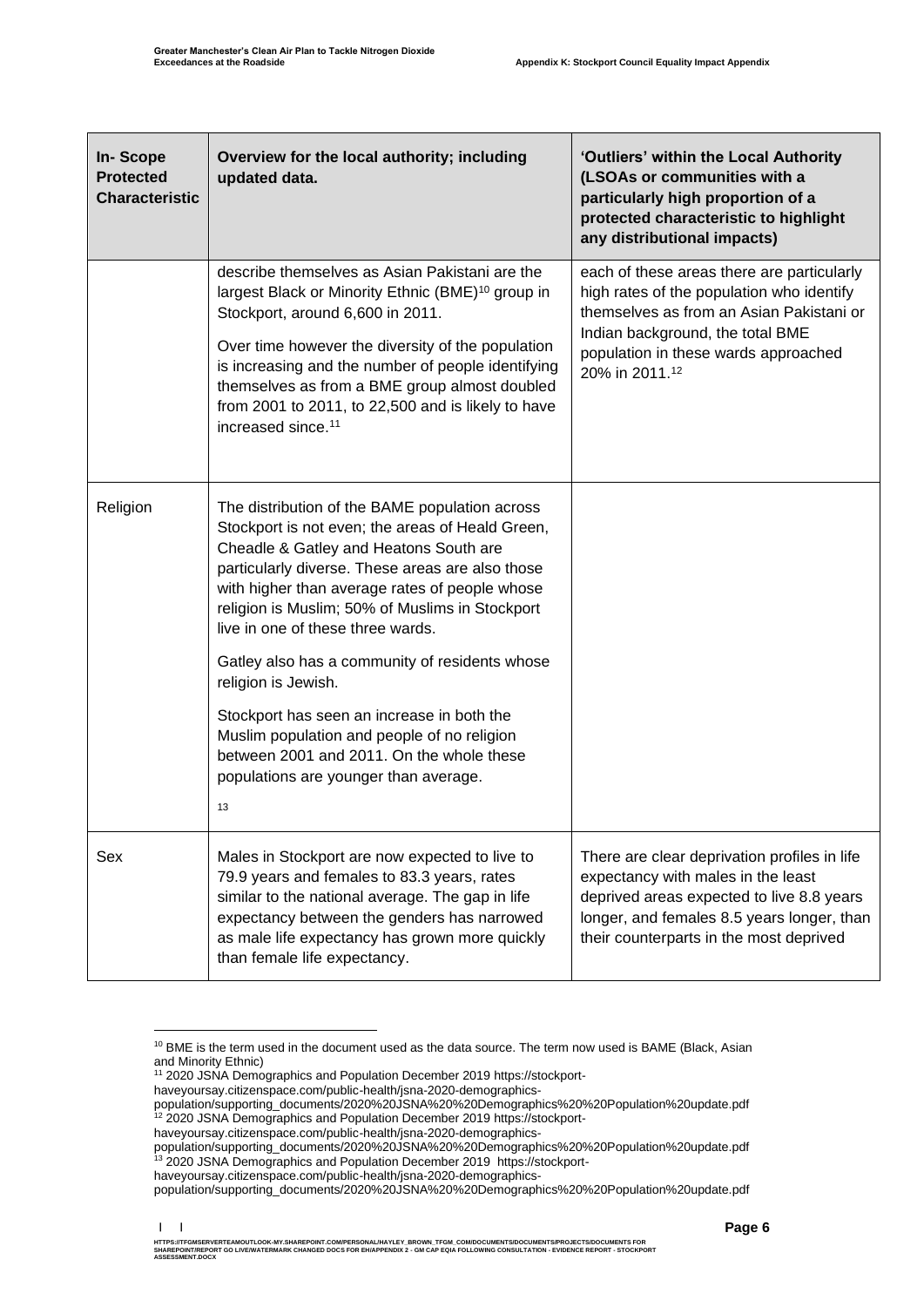| <b>In-Scope</b><br><b>Protected</b><br><b>Characteristic</b> | Overview for the local authority; including<br>updated data.                                                                                                                                                                                                                                                                                                                                                                                                                                                                                                                                                                                                                                                                                                                                                                                                                                                    | 'Outliers' within the Local Authority<br>(LSOAs or communities with a<br>particularly high proportion of a<br>protected characteristic to highlight<br>any distributional impacts) |
|--------------------------------------------------------------|-----------------------------------------------------------------------------------------------------------------------------------------------------------------------------------------------------------------------------------------------------------------------------------------------------------------------------------------------------------------------------------------------------------------------------------------------------------------------------------------------------------------------------------------------------------------------------------------------------------------------------------------------------------------------------------------------------------------------------------------------------------------------------------------------------------------------------------------------------------------------------------------------------------------|------------------------------------------------------------------------------------------------------------------------------------------------------------------------------------|
|                                                              | Males typically live 18.2 years past healthy life<br>expectancy, and females 18.6 years past healthy<br>life expectancy. <sup>14</sup>                                                                                                                                                                                                                                                                                                                                                                                                                                                                                                                                                                                                                                                                                                                                                                          | areas. At a ward level these gaps widen<br>to 11 and 10 years respectively. <sup>15</sup>                                                                                          |
| Gender<br>Reassignment                                       | There exists a lack of local and national research<br>into trans communities, with a lack of<br>comprehensive and system wide trans status<br>monitoring meaning that the specific needs of this<br>community, on a national and local level, are often<br>not well evidenced.                                                                                                                                                                                                                                                                                                                                                                                                                                                                                                                                                                                                                                  |                                                                                                                                                                                    |
|                                                              | At present, there is no official estimate of the UK<br>trans population and the Office for National<br>Statistics did not include a question about trans<br>status in the 2011 census.                                                                                                                                                                                                                                                                                                                                                                                                                                                                                                                                                                                                                                                                                                                          |                                                                                                                                                                                    |
|                                                              | In 2000, after informal consultations with the<br>Passport Section of the Home Office, Press for<br>Change estimated there were around 5,000<br>people in the UK who had changed their<br>passports due to transitioning (AI-Alami, M.,<br>Turner, L. & Whittle, S. Engendered Penalties:<br>Transgender and Transsexual People's<br>Experiences of Inequality and Discrimination,<br>Press for Change, 2007). In 2011, the Gender<br>Identity Research and Education Society (GIRES)<br>estimated around 1% of the UK population to be<br>gender variant based on referrals to and<br>diagnoses of people at gender identity clinics<br>(GICs), and noted that there was increasing<br>evidence to suggest that there were equitable<br>numbers of trans people assigned male and<br>assigned female at birth. (The Number of Gender<br>Variant People in the UK - Update 2011, GIRES,<br>2011, available from |                                                                                                                                                                                    |

haveyoursay.citizenspace.com/public-health/jsna-2020-mortality-and-healthy-life-

<sup>14</sup> 2020 JSNA Mortality & Healthy Life Expectancy trends December 2019 https://stockport-

haveyoursay.citizenspace.com/public-health/jsna-2020-mortality-and-healthy-life-

expectancy/supporting\_documents/2020%20JSNA%20%20Mortality%20%20Healthy%20Life%20Expectancy.p df

<sup>&</sup>lt;sup>15</sup> 2020 JSNA Mortality & Healthy Life Expectancy trends December 2019https://stockport-

expectancy/supporting\_documents/2020%20JSNA%20%20Mortality%20%20Healthy%20Life%20Expectancy.p df

HTTPS://TFGMSERVERTEAMOUTLOOK-MY.SHAREPOINT.COM/PERSONAL/HAYLEY\_BROWN\_TFGM\_COM/DOCUMENTS/DOCUMENTS/PROJECTS/DOCUMENTS FOR<br>SHAREPOINT/REPORT GO LIVE/WATERMARK CHANGED DOCS FOR EH/APPENDIX 2 - GM CAP EQIA FOLLOWING CONSULTAT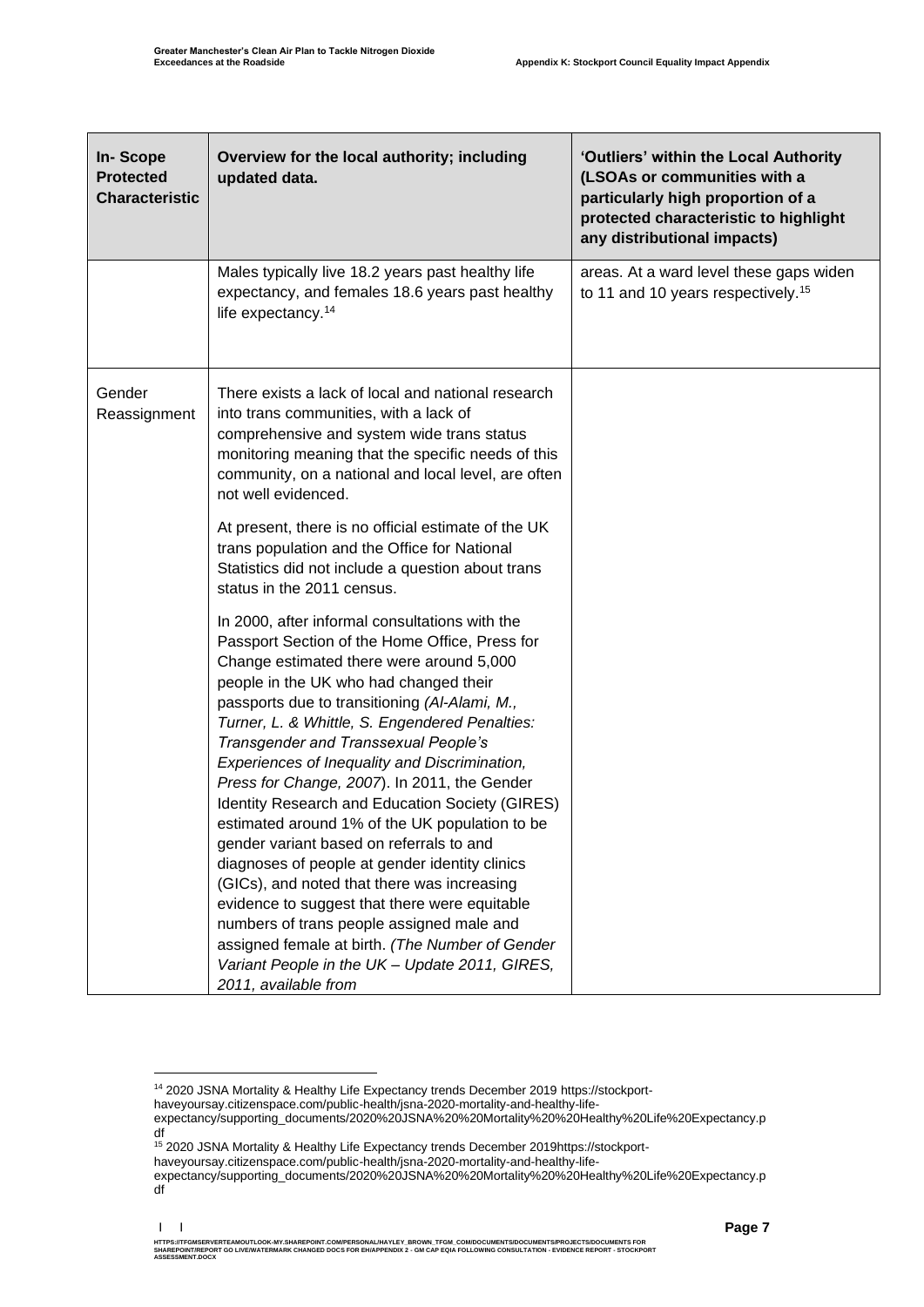| In-Scope<br><b>Protected</b><br><b>Characteristic</b> | Overview for the local authority; including<br>updated data.                                              | 'Outliers' within the Local Authority<br>(LSOAs or communities with a<br>particularly high proportion of a<br>protected characteristic to highlight<br>any distributional impacts) |
|-------------------------------------------------------|-----------------------------------------------------------------------------------------------------------|------------------------------------------------------------------------------------------------------------------------------------------------------------------------------------|
|                                                       | https://www.gires.org.uk/assets/Research-<br>Assets/Prevalence2011.pdf [Accessed 24/4/17] ) <sup>16</sup> |                                                                                                                                                                                    |

### **2.1.3 Socio-Economic Characteristics**

Under Equality Law, socio-economic characteristic is not a Protected Characteristic. As a result, the GM EqIA for CAP does not consider the impacts on the scheme on difference socio-economic groups. A Distributional Impact Assessment (DIA) has been undertaken for the programme which does consider these impacts. However, Stockport does consider this issue and so the following baseline is provided.

While we recognise that English local authority Indices of Multiple Deprivation (IMD) scores (ONS, 2019) does not rank Stockport as a whole as being highly deprived, whilst ranking other areas of the Greater Manchester conurbation as being deprived, Stockport does consider it important to insure that it considered the impact of decisions on the more deprived areas of its borough and to address these affects where possible.

Stockport has pockets of very concentrated deprivation contrasted with large areas where deprivation is relatively low. Brinnington and Lancashire Hill (Central) are the most deprived areas in the borough. These areas are also amongst some of the most deprived areas in England. More areas in Stockport rank in the 1% most deprived nationally than average, and 7,250 people in Stockport live in these areas of highest deprivation. 17% of the Stockport's areas are ranked in the most deprived national quintile.

Areas of deprivation cluster to the centre and north of the borough. Stockport now has the most deprived electoral ward in Greater Manchester, as well as continuing to have the least deprived ward.

Levels of child poverty are especially high in these areas. An estimated 34,560 in Stockport are affected by income deprivation: 9,400 older people live in relative poverty 8,050 children live in low-income households. 83% of working age benefit claims are linked to ill health or disability.

Housing, despite being significantly cheaper in areas of deprivation, is relatively less affordable in these areas than in other less deprived areas.

<sup>&</sup>lt;sup>16</sup> Lesbian, Gay, Bisexual and Trans People in Stockport Needs Assessment May 2017

http://www.stockportjsna.org.uk/wp-content/uploads/2017/06/Stockport-LGBT-Needs-Assessment.pdf

**<sup>| |</sup>**  HTTPS://TFGMSERVERTEAMOUTLOOK-MY.SHAREPOINT.COMPERSONAL/HAYLEY\_BROWN\_TFGM\_COM/DOCUMENTS/DOCUMENTS/PROJECTS/DOCUMENTS FOR<br>SHAREPOINT/REPORT GO LIVE/WATERMARK CHANGED DOCS FOR EH/APPENDIX 2 - GM CAP EQIA FOLLOWING CONSULTATI **ASSESSMENT.DOCX**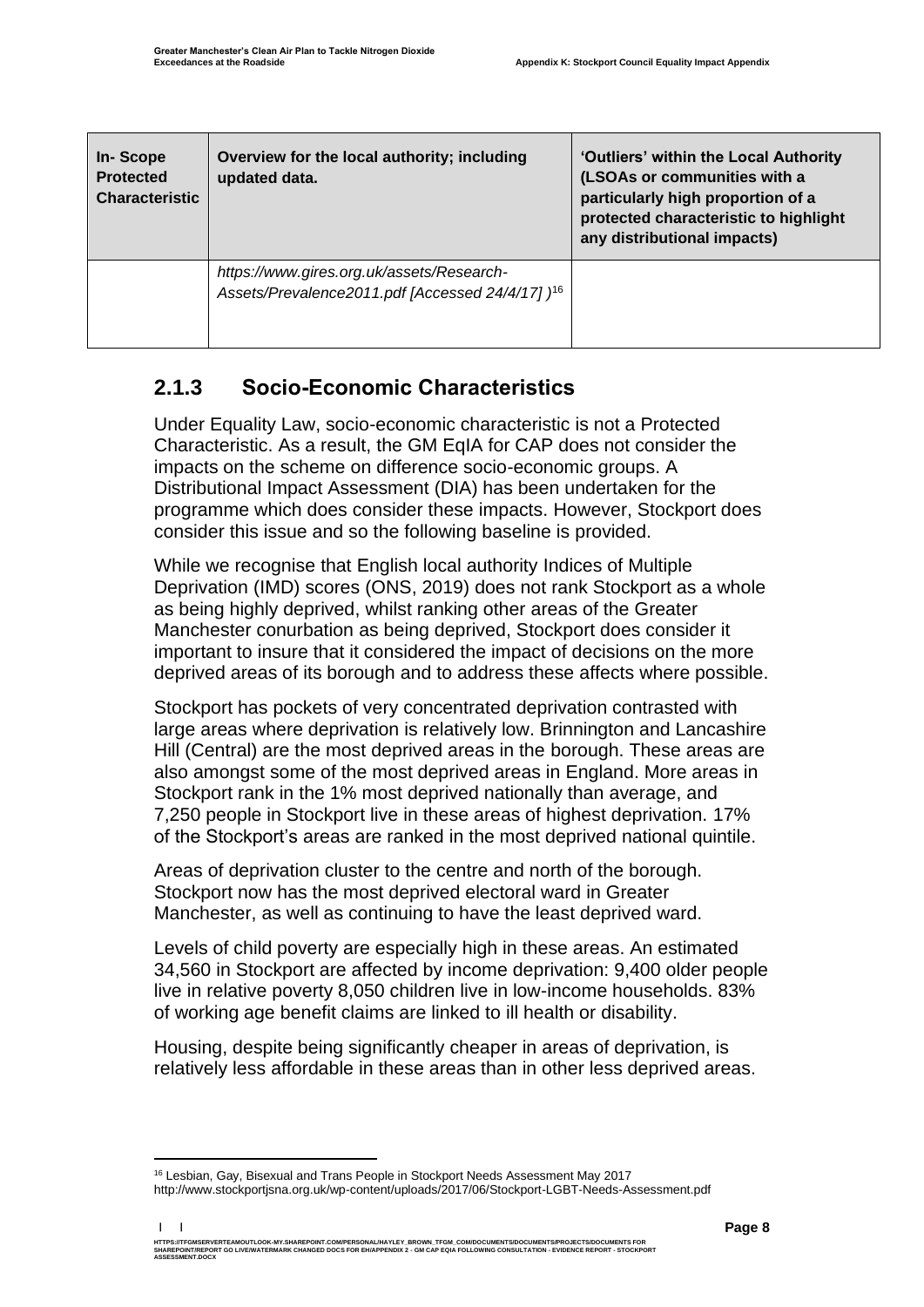Stockport's number of areas in England's most deprived 1% is just over double the national average. The count of these most exceptionally deprived areas has increased to four, from three in 2015.

The 2019 IMD Employment domain shows that the percentages of working age people affected by employment deprivation are highest in: Lancashire Hill (42%), Brinnington - Northumberland Road (37%), Brinnington - Blackberry Lane (35%), The town centre (33%), The south part of Offerton Estate (31%), Adswood - Bridge Hall (30%)

In 2019, 12.9% of people aged over 60 were affected by income deprivation, around 9,400 people across Stockport.

On average 83% of working age people claiming benefits do so because of a disability. 52% of Employment and Support Allowance claims are for people with mental and behavioural disorders.

A significant majority of homes in Stockport are owner occupied. According to the 2019 housing survey, the majority of these are now owned outright. In Brinnington, Town Centre and Hillgate however, the percentage of owner occupation is significantly lower than elsewhere in the borough. Town Centre and Hillgate has significantly more flats than other areas in the borough, over 90% of all dwellings.<sup>17</sup>

There is a known correlation between car ownership and income. Despite having the highest ratio of cars to population in GM according to the data collected in the Office for National Statistics Census 2011, there are still areas of low car ownership per population and these, when mapped, align with Stockport's more deprived areas. It is therefore not surprising the walking and public transport are also the main modes of transport for those lower income households.<sup>18</sup>

## <span id="page-10-0"></span>**2.2 Equality impacts review**

#### **Age**

Overall, there is no expectation that there will be a significant differential or disproportionate impact for Stockport's residents in comparison to the impact felt by GM as a whole with regards to the benefits received by the improvement in the air quality. As in the rest of the GM area the younger and older people of Stockport would be expected to receive as similar positive impact from improved air quality.

As in the rest of the GM area the younger and older people of Stockport would be disproportionality affected by any changes in provision of public transport, taxi, PHVs, minibuses and community transport. This is due to the fact that these age

<sup>17</sup> 2020 JSNA Socio Economic Context December 2019 https://stockport-haveyoursay.citizenspace.com/publichealth/jsna-2020-socio-economic-

context/supporting\_documents/2020%20JSNA%20%20Socio%20Economic%20Context.pdf <sup>18</sup> Greater Manchester Transport Strategy 2040 Evidence Base Feb 2017

[https://downloads.ctfassets.net/nv7y93idf4jq/3ryONeNzmuSAsPDzgtB3jt/489fbfefd35227ba4bad46c89f0e210a/](https://downloads.ctfassets.net/nv7y93idf4jq/3ryONeNzmuSAsPDzgtB3jt/489fbfefd35227ba4bad46c89f0e210a/2040_Evidence_Base_Update_Collated.pdf) [2040\\_Evidence\\_Base\\_Update\\_Collated.pdf](https://downloads.ctfassets.net/nv7y93idf4jq/3ryONeNzmuSAsPDzgtB3jt/489fbfefd35227ba4bad46c89f0e210a/2040_Evidence_Base_Update_Collated.pdf)

HTTPS://TFGMSERVERTEAMOUTLOOK-MY.SHAREPOINT.COMPERSONAL/HAYLEY\_BROWN\_TFGM\_COM/DOCUMENTS/DOCUMENTS/PROJECTS/DOCUMENTS FOR<br>SHAREPOINT/REPORT GO LIVE/WATERMARK CHANGED DOCS FOR EH/APPENDIX 2 - GM CAP EQIA FOLLOWING CONSULTATI **ASSESSMENT.DOCX**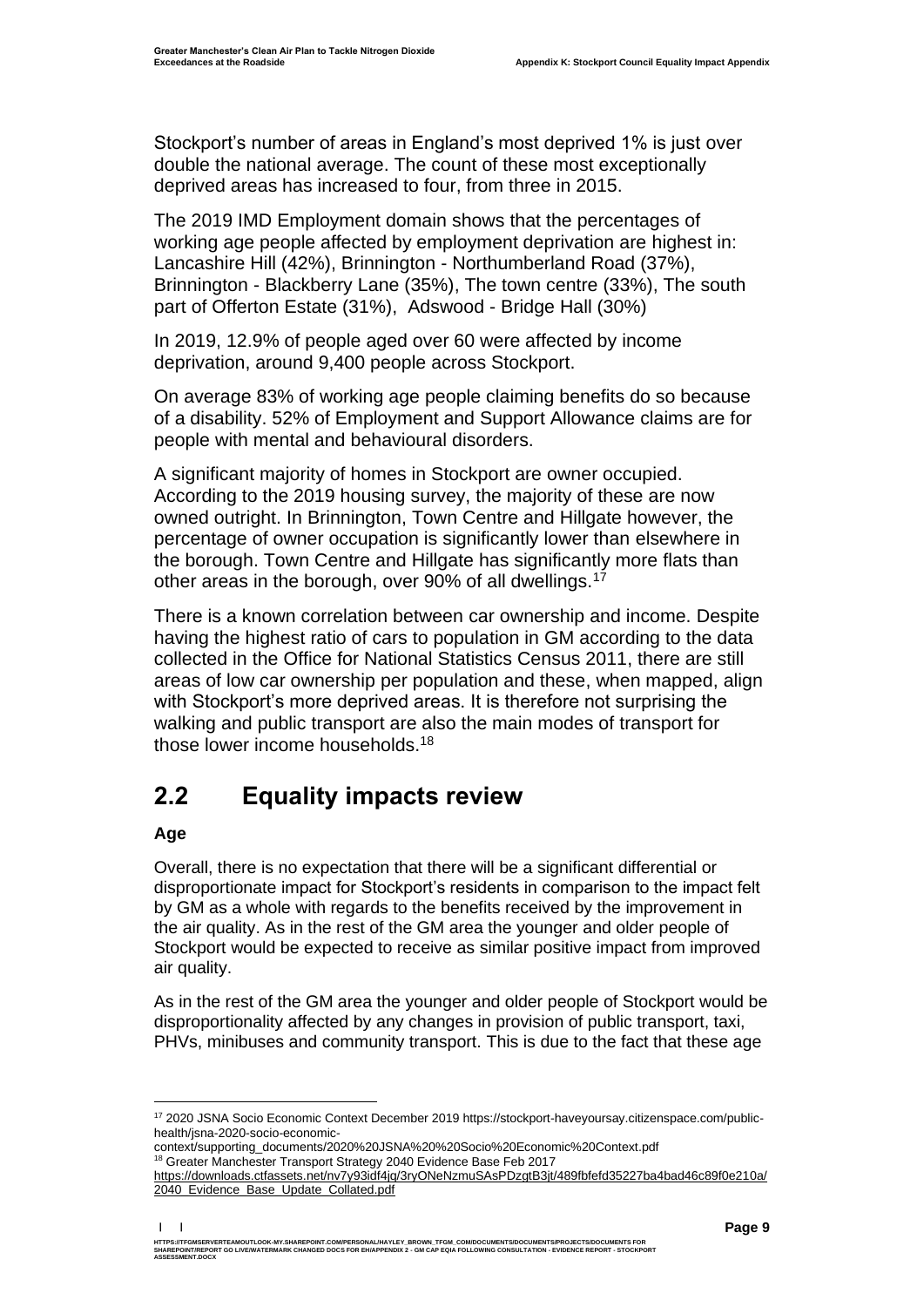groups as identified in the main GM report are more reliant on these forms of transport.

As with the rest of GM younger and older people are more reliant on public transport, so any ticket price increases would be disproportionately experienced by these groups.

#### **Disability**

People in Stockport as with those in the rest of GM with disabilities (particularly if these relate to respiratory problems) are likely to be more sensitive to changes in air quality and will benefit more quickly from improvements in air quality. However, it should be noted that the Stockport borough has had a reduced number of under 75 dying from respiratory disease in recent years and so this may result in further improvements in this area. We do not consider that this leads to a significant difference in impact from the CAP due to the number of variables involved in such illnesses. The overall impact would still be expected to be a positive differential impact.

Disabled people in Stockport are more reliant on public transport, taxi and PHVs because they are more likely to not drive. They are also more likely to use community transport and be reliant on parking provision. Any changes in provision would have a disproportionate impact on this group but we do not believe that is would be beyond that considered for GM as a whole.

Disabled people in Stockport as with the rest of the GM are more reliant on public transport, taxis and PHVs. Increased cost of travel to places of work, education, social/leisure activities if costs related to non-compliance/upgrading to a compliant vehicle are passed onto passengers would therefore be an issue. The high levels of Special Educational Needs in the more deprived wards of the borough also indicates that this may disproportionality affect the lower earning residents of Stockport. However, as Greater Manchester as a whole also has areas of significant deprivation we do not feel that this is likely to lead to a significantly different outcome for those groups in comparison to GM as a whole.

#### **Pregnancy and maternity**

Extremely low-dose exposures to pollutants during windows of vulnerability in utero and in early infancy may result in health effects throughout their lifespan; this is as true of Stockport as it is of other areas of GM. Therefore, as with GM there is expected to be a positive differential impact for those in this group in Stockport.

It should be noted that in Stockport there has been an increases in birth-rates in the more economically deprived areas of the borough and while this would not be expected to result in a significant difference to the rest of GM there would be the potential that in Stockport there would be a minor impact from the change in affordability of travel. This would be important when considering pre and postnatal services access which may have a slight negative disproportionate impact. We have elected to consider this in our consideration of socio-economic issues.

#### **Race**

In the absence of other information people from BAME backgrounds in Stockport as in the rest of GM would be expected to be more reliant on public transport therefore changes in service would affect them disproportionately. In Stockport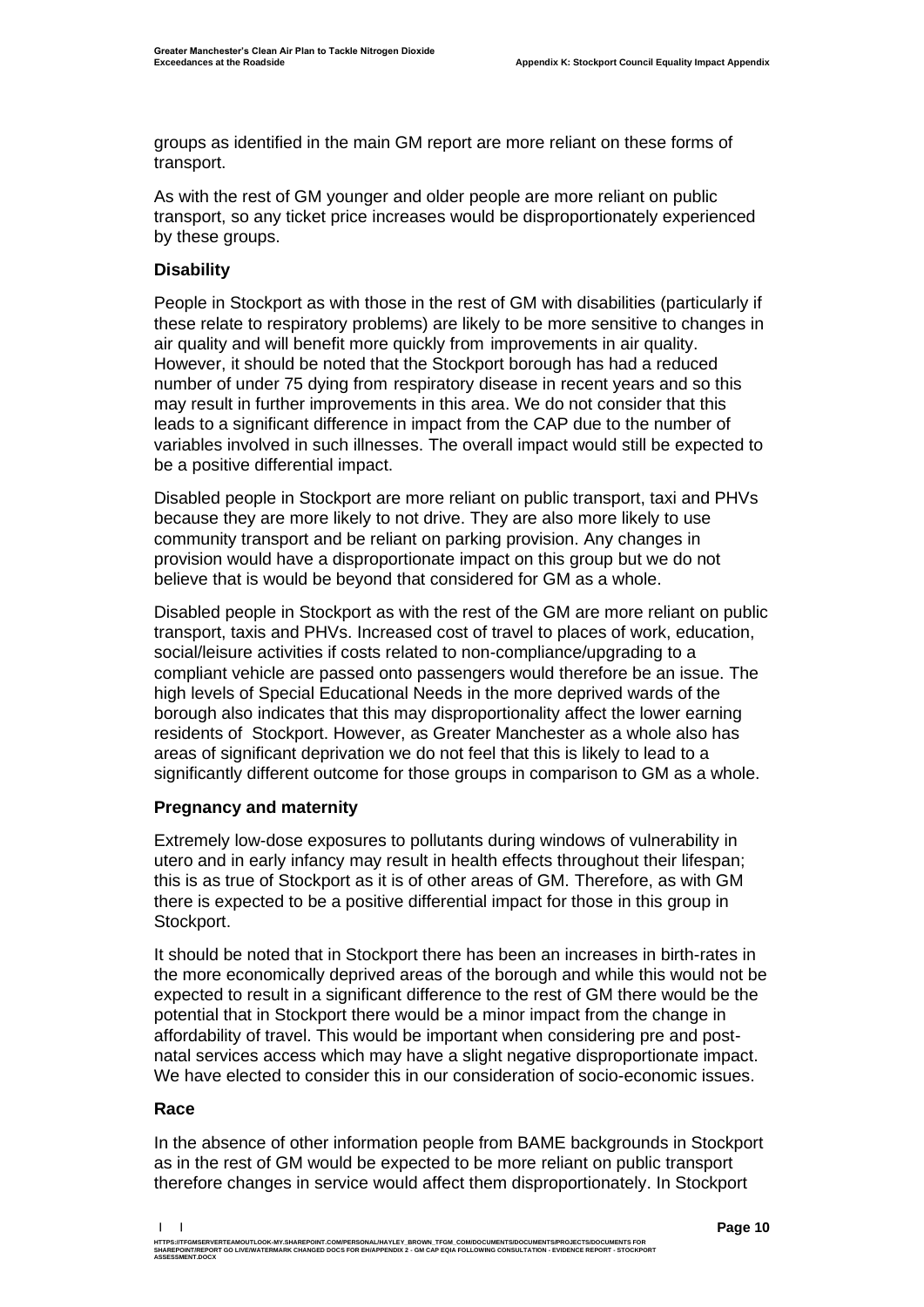due to the overall spread of BAME populations this would be expected to be most concerning in the west of the borough.

In the absence of other information people from BAME backgrounds in Stockport as in the rest of GM would be expected to be more reliant on public transport therefore increased costs would affect them disproportionately. However, the numbers of people within these groups while rising in the borough are lower than other areas of GM and the geographic focus of the impact is likely to be seen primarily in the west of the borough.

A high proportion of taxi drivers in GM are from BAME backgrounds. Any increases in business costs are therefore likely to be experienced disproportionately by this group. There is no more detailed data on the subject at a Stockport level and so we are not proposing that there is to be a greater or lesser impact.

We do not have any reasons to expect that Stockport's exposure to the impact of the CAP post mitigation would differ from that the rest of GM.

#### **Sex**

Taxi drivers, PHV drivers and bus drivers are over 90% more likely to be male than female. Any business costs are therefore likely to be disproportionately experienced by men. There is no information available that indicates this is different in Stockport compared to other areas of GM.

#### **Religion and belief**

The percentage of those of the Muslim or Jewish faith are higher in the areas of the borough with higher levels of BAME groups. The impact on these groups may mirror those in the Race section above, however, we do not have any clear data on the issue.

We do not have any reasons to expect that Stockport's exposure to the impact of the CAP post mitigation would differ from that the rest of GM.

#### **Gender reassignment and Gender Identity.**

We do not have any reasons to expect that Stockport's exposure to the impact of the CAP post mitigation would differ from that the rest of GM.

#### **Other Protected Characteristics**

With regards to the other elements of the protected characteristics which were not considered to have the potential for equalities impacts for this work Stockport has not identified any reasons that they do need to be included. Therefore, we do not propose the need to include Sexual orientation or Marriage & civil partnership

#### **Socio-Economic Characteristics**

Although not a protected characteristic Stockport considers that there is likely to be the potential for negative and positive disproportionate effects on those in the areas of higher deprivation. This may be because people with protected characteristics are also more likely to be living in areas of higher deprivation.

The more deprived areas are also areas with growth in birth rates and with a greater percentage of residents with disabilities or poor heath leading to lower life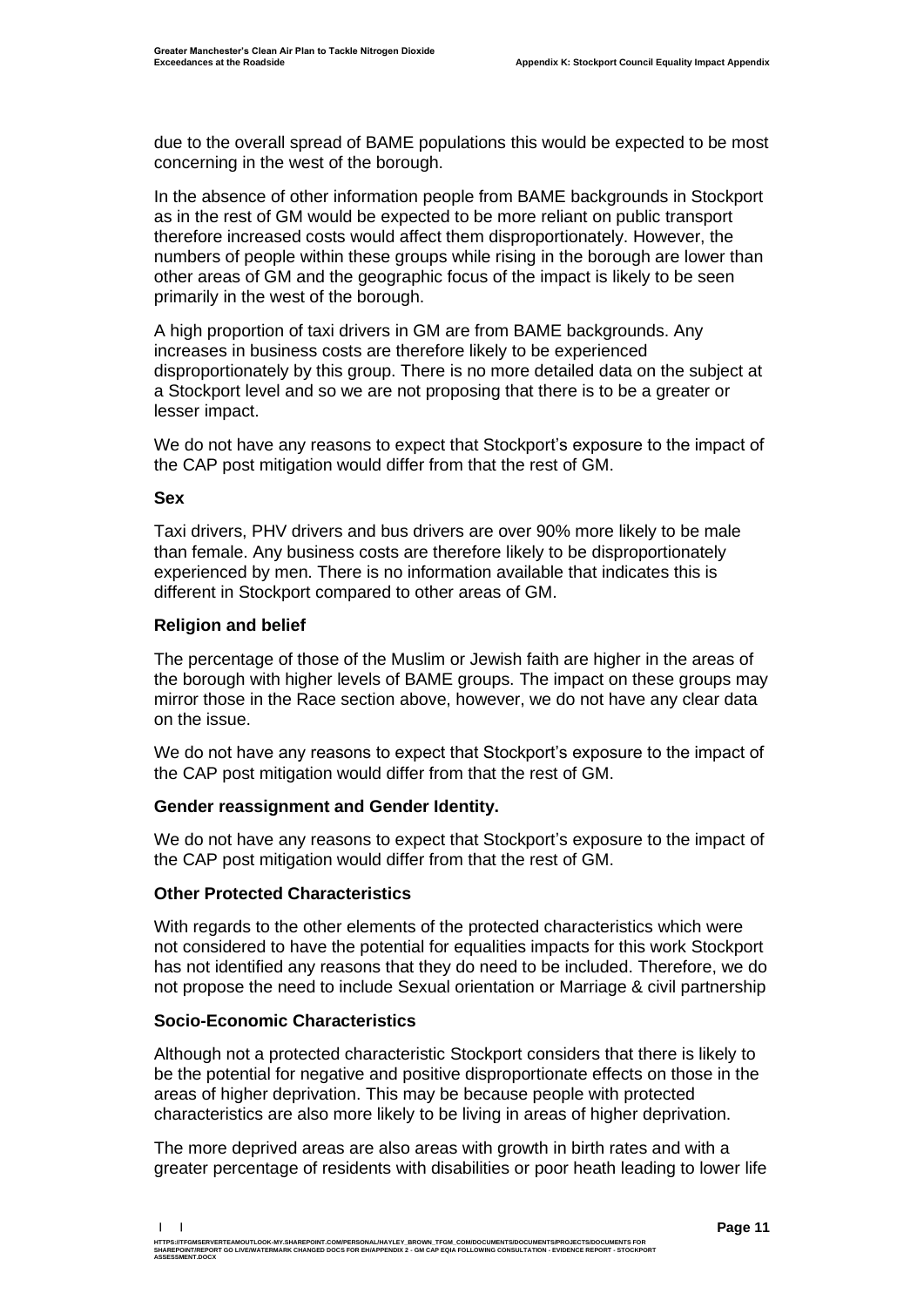expectancy. Therefore, the potential positive impact for improved air quality is likely to be higher in these areas than other locations in the borough.

The potential loss of accessibility due to reductions in public transport, taxi and PHVs as well as community transport are also likely to have a greater impact on the areas with higher levels of deprivation as it is known that lower income households are less likely to have a private car and are more likely to use public transport as a main mode of travel.

The potential increase in the cost of travel is also likely to have a disproportionate effect on the lower income groups as they have less disposable income.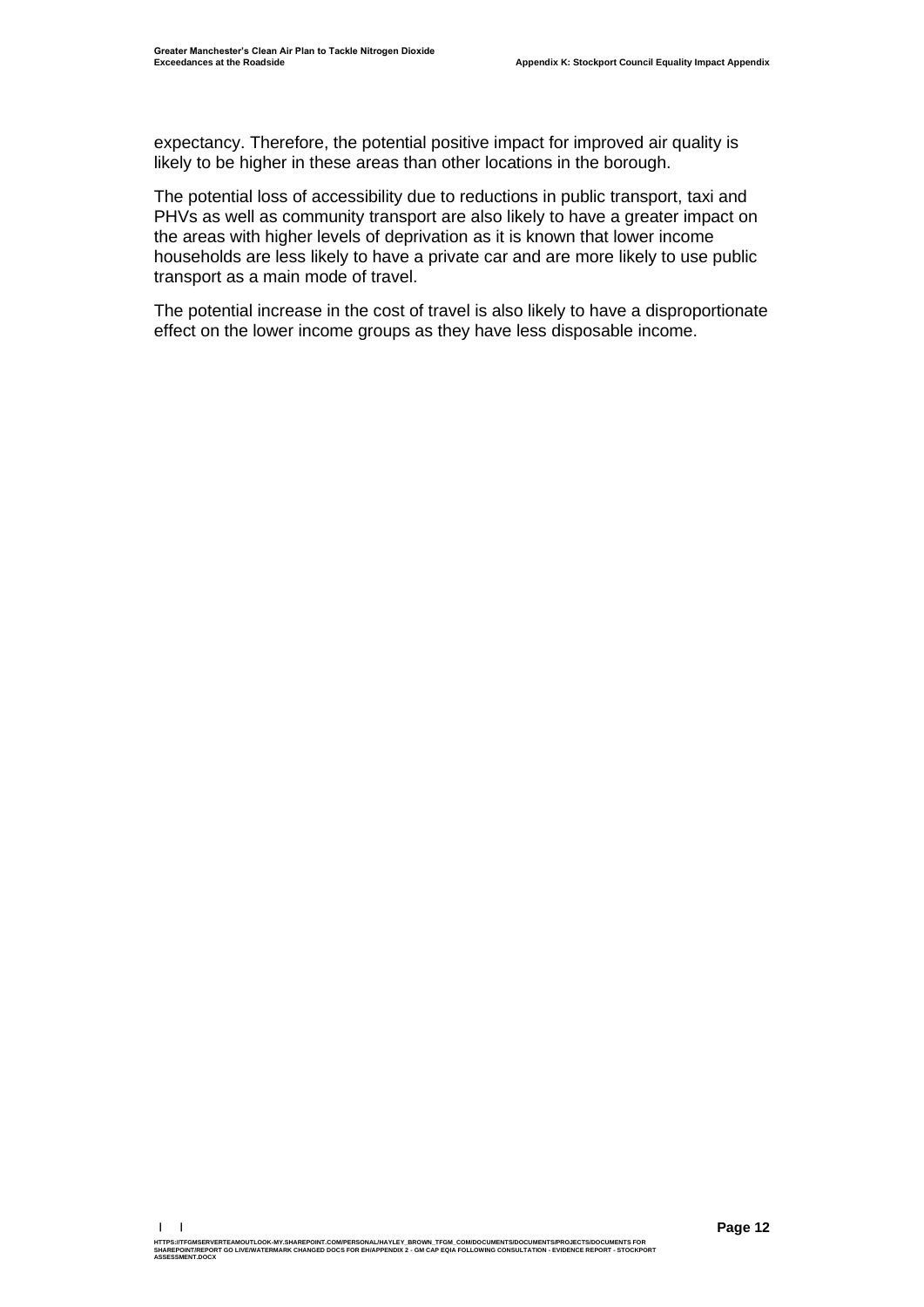| Protected characteristic | Assessment topic     | Impact<br>$(+/-)$ | <b>GM</b><br><b>Magnitude</b><br>of impact<br>post<br>mitigation<br>(extent of<br>population<br>exposure<br>to impact) | <b>Stockport</b><br><b>Magnitude</b><br>of impact<br>post<br>mitigation<br>(extent of<br>population<br>exposure to<br>impact) | Differential/<br>Disproportionate | Reason for difference in impact from GM assessment        |
|--------------------------|----------------------|-------------------|------------------------------------------------------------------------------------------------------------------------|-------------------------------------------------------------------------------------------------------------------------------|-----------------------------------|-----------------------------------------------------------|
| Age                      | Air quality          | $\pm$             | <b>High</b>                                                                                                            | <b>High</b>                                                                                                                   | <b>Differential</b>               | No known specific issues beyond the GM overall assessment |
|                          | <b>Accessibility</b> | $\blacksquare$    | Low                                                                                                                    | Low                                                                                                                           | <b>Disproportionate</b>           | No known specific issues beyond the GM overall assessment |
|                          | Affordability        |                   | Low                                                                                                                    | Low                                                                                                                           | <b>Disproportionate</b>           | No known specific issues beyond the GM overall assessment |
| Disability <sup>19</sup> | Air quality          | $\pm$             | <b>High</b>                                                                                                            | High                                                                                                                          | <b>Differential</b>               | No known specific issues beyond the GM overall assessment |
|                          | <b>Accessibility</b> |                   | Low                                                                                                                    | Low                                                                                                                           | <b>Disproportionate</b>           | No known specific issues beyond the GM overall assessment |
|                          | Affordability        | ٠                 | Low                                                                                                                    | Low                                                                                                                           | <b>Disproportionate</b>           | No known specific issues beyond the GM overall assessment |
| Pregnancy                | Air quality          | ÷                 | <b>High</b>                                                                                                            | <b>High</b>                                                                                                                   | <b>Differential</b>               | No known specific issues beyond the GM overall assessment |
| and<br>maternity         | <b>Accessibility</b> |                   |                                                                                                                        | No equality impact                                                                                                            |                                   | No known specific issues beyond the GM overall assessment |
|                          | Affordability        |                   |                                                                                                                        | No equality impact                                                                                                            |                                   | No known specific issues beyond the GM overall assessment |

**<sup>19</sup> Disability covers a wide range of physical and mental impairment. Where the impact would differ dependent on disability this is flagged in the narrative.**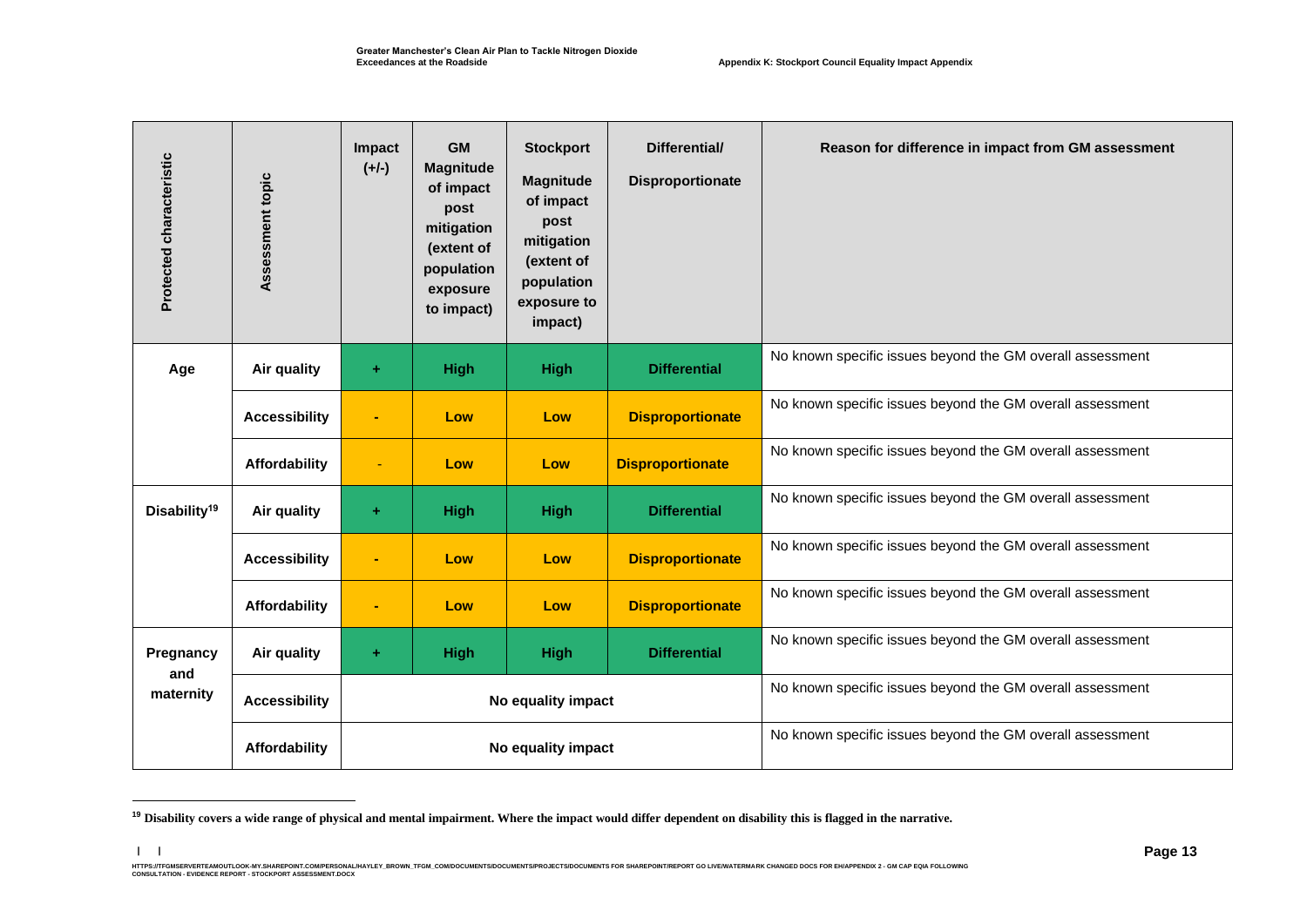| Protected characteristic | Assessment topic     | Impact<br>$(+/-)$  | <b>GM</b><br><b>Magnitude</b><br>of impact<br>post<br>mitigation<br>(extent of<br>population<br>exposure<br>to impact) | <b>Stockport</b><br><b>Magnitude</b><br>of impact<br>post<br>mitigation<br>(extent of<br>population<br>exposure to<br>impact) | Differential/<br><b>Disproportionate</b> | Reason for difference in impact from GM assessment        |
|--------------------------|----------------------|--------------------|------------------------------------------------------------------------------------------------------------------------|-------------------------------------------------------------------------------------------------------------------------------|------------------------------------------|-----------------------------------------------------------|
| Race <sup>20</sup>       | Air quality          | ٠                  | <b>High</b>                                                                                                            |                                                                                                                               | <b>Disproportionate</b>                  | No known specific issues beyond the GM overall assessment |
|                          | <b>Accessibility</b> |                    | Low                                                                                                                    |                                                                                                                               | <b>Disproportionate</b>                  | No known specific issues beyond the GM overall assessment |
|                          | Affordability        |                    | Low                                                                                                                    | Low                                                                                                                           | <b>Disproportionate</b>                  | No known specific issues beyond the GM overall assessment |
| Religion <sup>21</sup>   | Air quality          |                    | No equality impact                                                                                                     |                                                                                                                               |                                          | No known specific issues beyond the GM overall assessment |
|                          | Accessibility        |                    | No equality impact                                                                                                     |                                                                                                                               |                                          | No known specific issues beyond the GM overall assessment |
|                          | Affordability        |                    | Low                                                                                                                    | Low                                                                                                                           | <b>Disproportionate</b>                  | No known specific issues beyond the GM overall assessment |
| <b>Sex</b>               | Air quality          | No equality impact |                                                                                                                        |                                                                                                                               |                                          | No known specific issues beyond the GM overall assessment |
|                          | <b>Accessibility</b> |                    | No equality impact                                                                                                     |                                                                                                                               |                                          | No known specific issues beyond the GM overall assessment |
|                          | Affordability        |                    | <b>Medium</b>                                                                                                          | <b>Medium</b>                                                                                                                 | <b>Disproportionate</b>                  | No known specific issues beyond the GM overall assessment |

**<sup>20</sup> Race covers all races identified within the ONS dataset. Where the impact would differ for different races, this is identified in the narrative.**

**<sup>21</sup> religion covers all religions identified within the ONS dataset. Where the impact would differ for different religions, this is identified in the narrative.**

HTTPS://TEMBERVERTEMOUTLOOK-MY.SHAREPOINT.COM/PERSONAL/HAYLEY\_BROWN\_TFGM\_COM/DOCUMENTS/ROCUMENTS/RROJECTS/DOCUMENTS FOR SHAREPOINT/REPORT GO LIVE/MATERMARK CHANGED DOCS FOR EH/APPENDIX 2 - GM CAP EQIA FOLLOWING<br>CONSULTATIO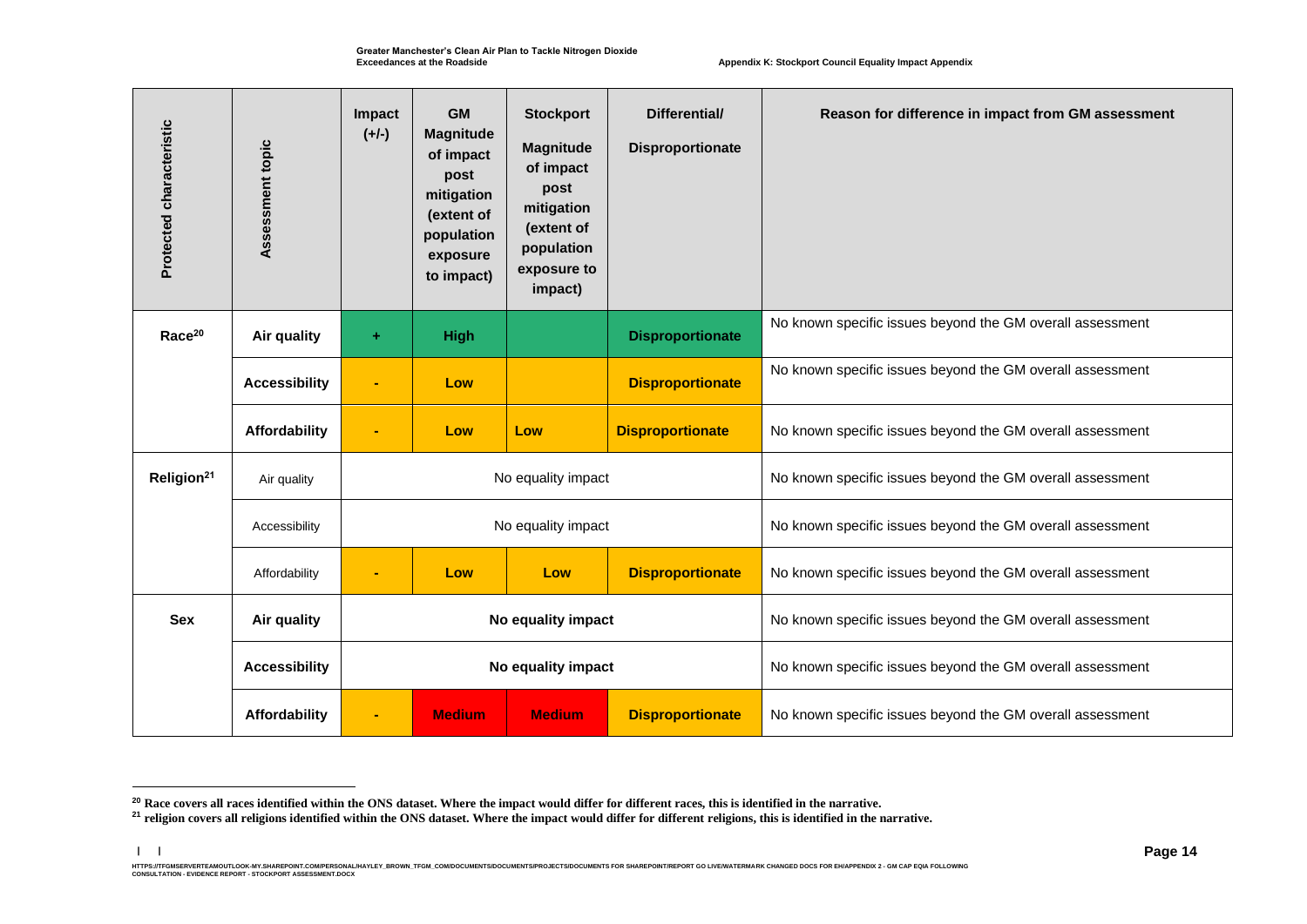**Greater Manchester's Clean Air Plan to Tackle Nitrogen Dioxide Exceedances at the Roadside**

 **Appendix K: Stockport Council Equality Impact Appendix**

| Protected characteristic | Assessment topic | Impact<br>$(+/-)$ | <b>GM</b><br><b>Magnitude</b><br>of impact<br>post<br>mitigation<br>(extent of<br>population<br>exposure<br>to impact) | <b>Stockport</b><br><b>Magnitude</b><br>of impact<br>post<br>mitigation<br>(extent of<br>population<br>exposure to<br>impact) | Differential/<br>Disproportionate | Reason for difference in impact from GM assessment        |
|--------------------------|------------------|-------------------|------------------------------------------------------------------------------------------------------------------------|-------------------------------------------------------------------------------------------------------------------------------|-----------------------------------|-----------------------------------------------------------|
| Gender<br>Reassign-      | Air quality      |                   |                                                                                                                        | No equality impact                                                                                                            |                                   | No known specific issues beyond the GM overall assessment |
| ment                     | Accessibility    | $\blacksquare$    | Low                                                                                                                    | Low                                                                                                                           | <b>Differential</b>               | No known specific issues beyond the GM overall assessment |
|                          | Affordability    | ٠                 | Low                                                                                                                    | Low                                                                                                                           | <b>Differential</b>               | No known specific issues beyond the GM overall assessment |
| <b>Sexual</b>            | Air quality      |                   | No equality impact                                                                                                     |                                                                                                                               |                                   |                                                           |
| orientation              | Accessibility    | $\blacksquare$    | Low                                                                                                                    |                                                                                                                               | <b>Differential</b>               |                                                           |
|                          | Affordability    |                   |                                                                                                                        | No equality impact                                                                                                            |                                   |                                                           |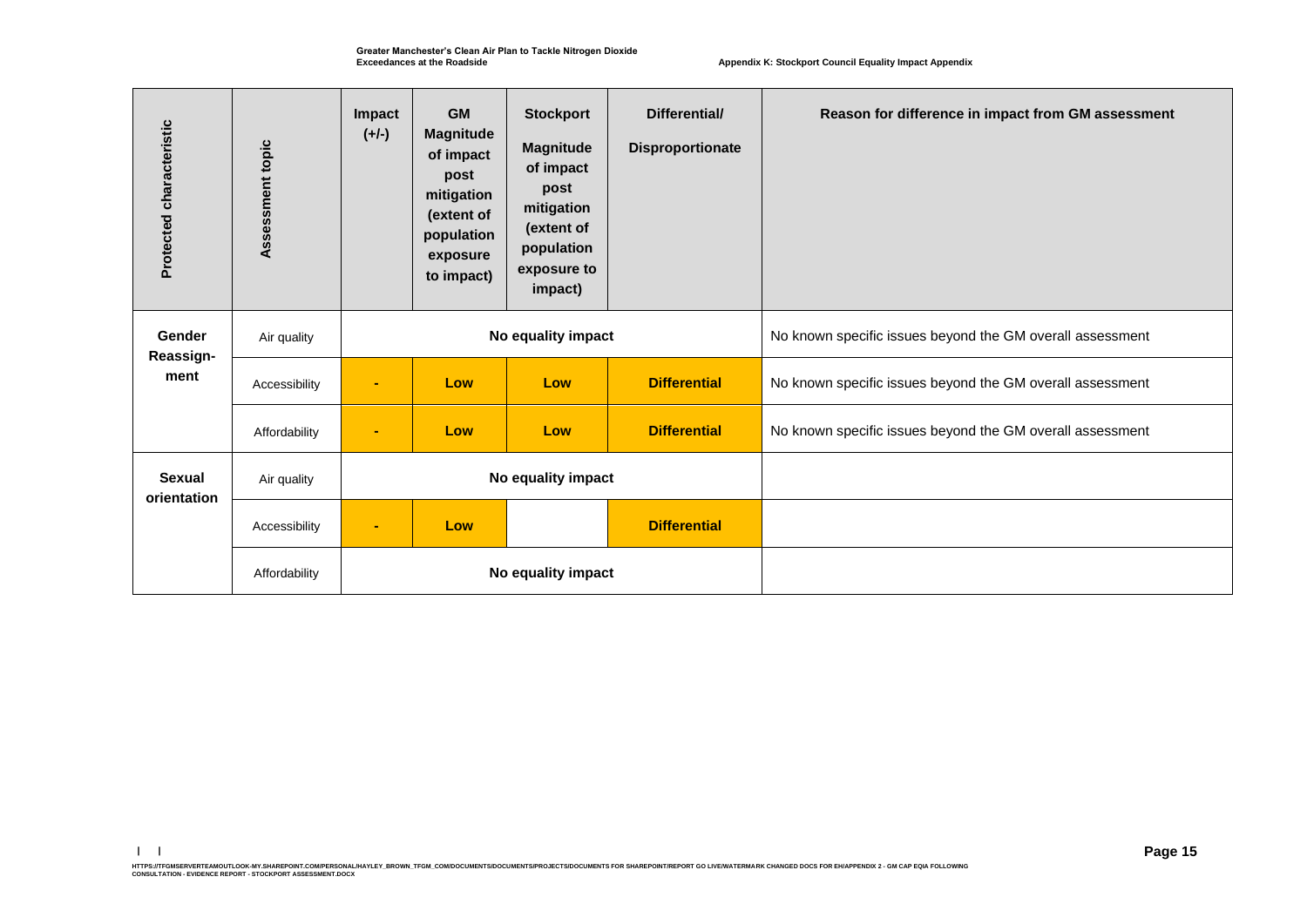### <span id="page-17-0"></span>**2.3 'Hot-spots' in your Stockport**

### **2.3.1 Geographical 'hot-spots' in Stockport**

The Stockport Area will have two geographic areas where particular focus will need to be given to the needs of residents to address impacts from the clean air plan. These are the locations in the borough which fall into the wards with highest levels of poverty and deprivation and also the areas of the borough with the higher levels of BAME groups. These areas do not overlap.



English indices of deprivation 2019 (Ministry of Housing Communities & Local Government, 2019) taken from 2020 JSNA Socio Economic Context December 2019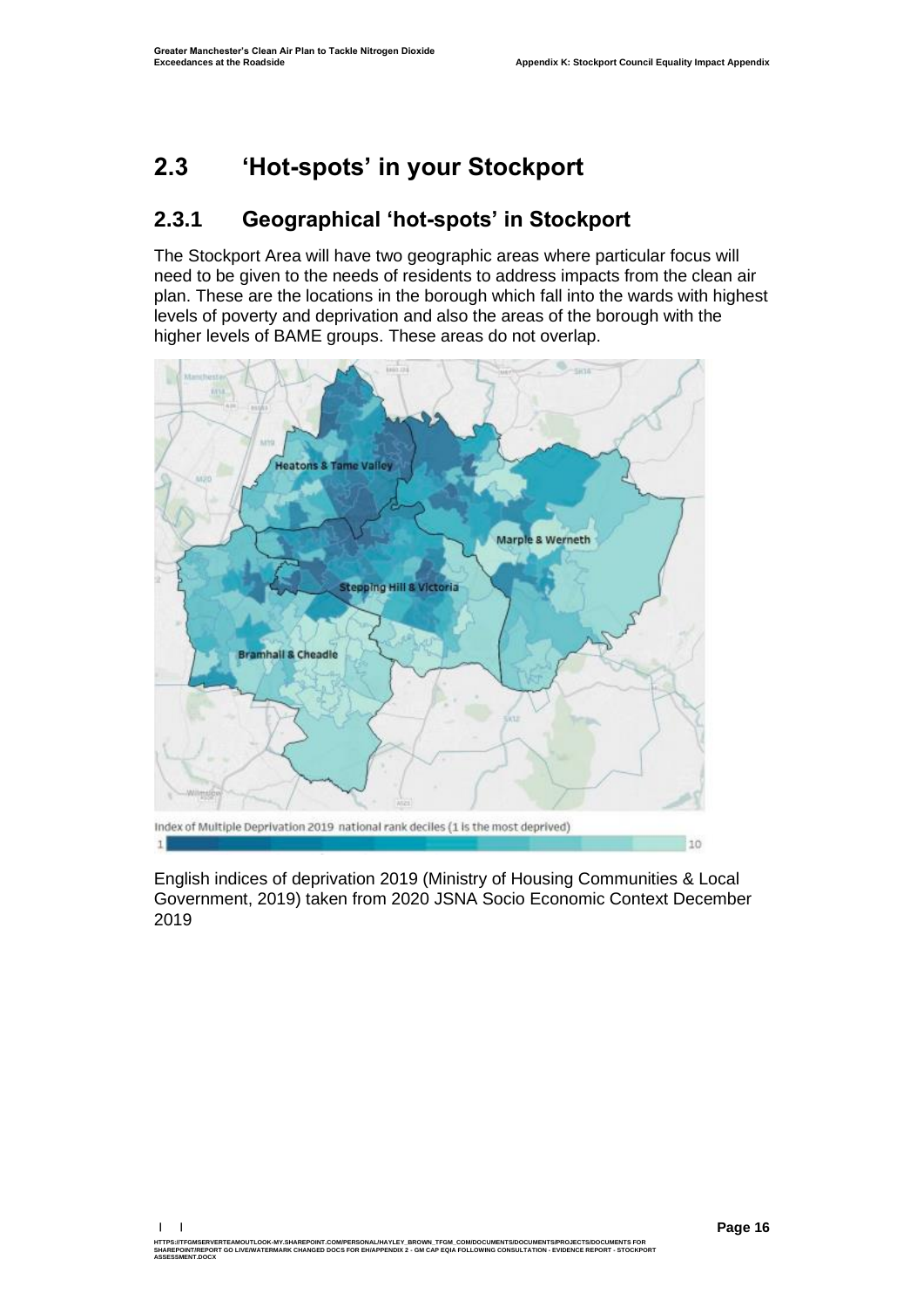

Taken from 2020 JSNA Demographics and Population December 2019

When looked at as a whole the areas of deprivation within Stockport may not be obvious.

When looked at as a whole the way Stockport's BAME groups are clustered in the West of the conurbation is also not readily apparent.

### **2.3.2 Protected characteristic 'hot-spots' in Stockport**

In Stockport the younger population is mostly in the less affluent areas. Therefore, the younger population may suffer a slightly negative disproportionate impact as they have both the impact due to age and the impact due to socioeconomic issues. While this may also be the case in other boroughs in GM the masking effect of the more prosperous areas of the borough makes it worth specifically identifying this issue.

In Stockport the areas with the highest levels of Special Educational Needs for those aged 0 to 25 are also in the wards with the highest levels of poverty and deprivation. Therefore, the younger population may suffer a slightly negative disproportionate impact as they have the impact due to age disability and the impact due to socio-economic issues. The reasons for this variation may be partly explained by the known association between deprivation, as measured by IMD (index of multiple deprivation), and rates of SEN diagnosis. Therefore, this would be expected in other boroughs in GM.

Due to Stockport's birth-rates in the more deprived areas of the borough being higher than the borough average, it is potentially possible that the characteristic of pregnancy and maternity may suffer a slightly negative disproportionate impact. This is as they also are less likely to have cars and so be reliant on public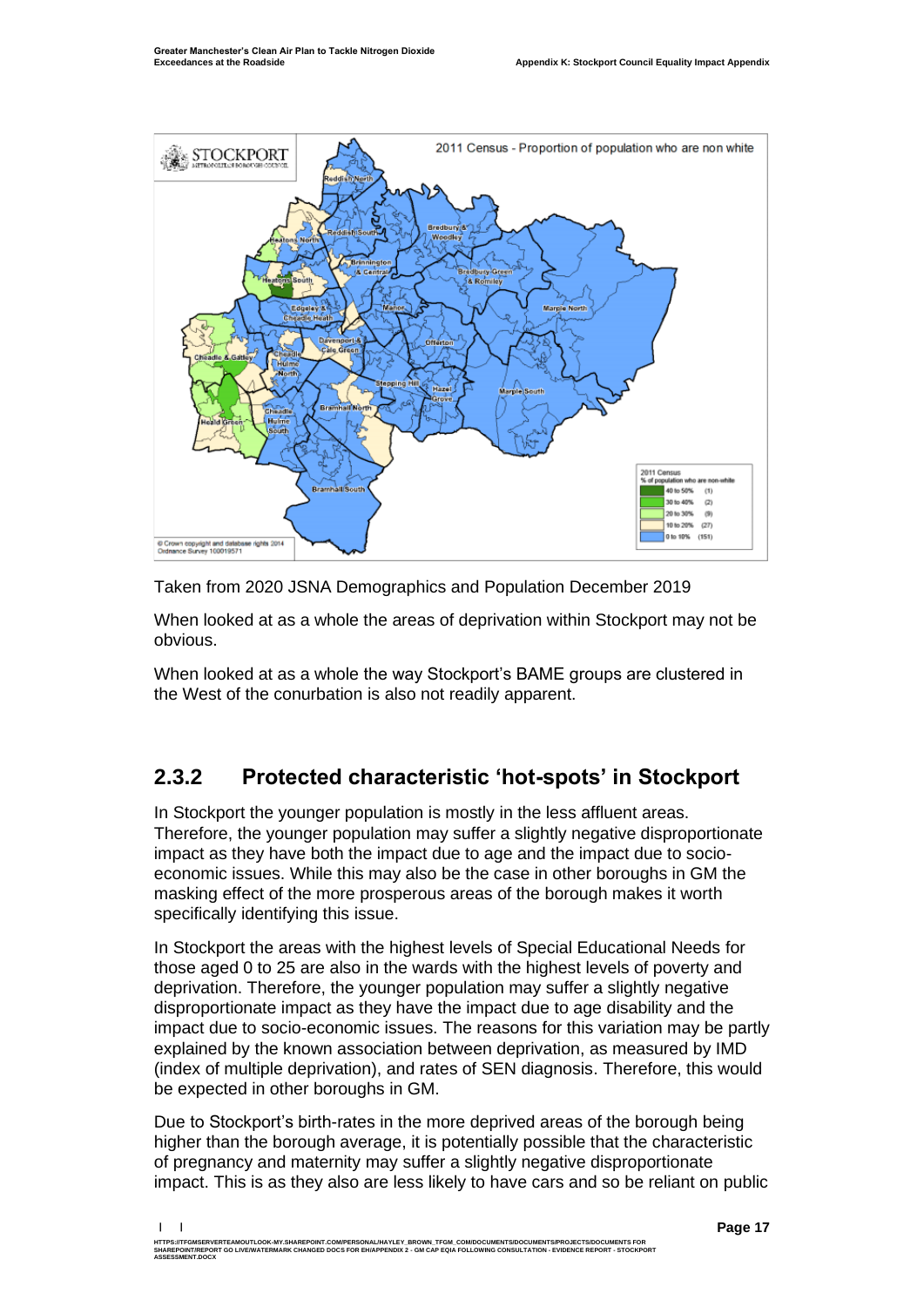transport, Taxis and PHV and any cost increase in these modes is likely to be proportionately greater to them as a percentage of overall income. While this may also be the case in other boroughs in GM the masking effect of the more prosperous areas of the borough makes it worth specifically identifying this issue.

## <span id="page-19-0"></span>**2.4 Actions to be taken by Stockport**

Actions will be taken to review and assess the potential negative impacts that are specific to our borough. These can be described as follows: -

### **2.4.1 Mitigate any potential equality impacts identified.**

The overall CAP plan has implemented a range of mitigation actions to reduce the potential impact of the introduction of the charge on protected characteristics by providing support to those individuals and businesses that will need to replace their vehicles and exempting permanently or temporally some vehicle types from the charge. These can be found in Table 4 of the GM wide EqIA.

However, Stockport needs to make sure that where permanent or temporary exemptions, discounts and funding options are to be put in place then the groups that will benefit from those exemptions are aware with a focus on the issues in the EqIA.

Therefore, while across the borough information needs to be provided to the characteristics affected as identified, there is a need to make special focus on the hotspots. This would capture any of our most at risk businesses but also insure that the more vulnerable members of our community were not subjected to unnecessary price hikes under the guise of the cost of the CAP charge when these businesses were not being subjected to them. The information to charities and other support groups in these areas where they can take advantage of temporary and permanent exemptions to support these groups is also key.

The recommended focus for this would be:

- Areas of the borough that are recognised as areas of deprivation with specific efforts towards the characteristic of age (young people), disability and pregnancy and maternity.
- The areas with the highest population of people belonging to BAME groups.

### **2.4.2 Monitor any potential equality impacts identified.**

On top of the GM monitoring, ideally Stockport would have a specific interest in the monitoring of the following variables:

- Uptake in funding schemes by businesses or individuals in different lower super output areas to enable comparison by IMD.
- Uptake of funding schemes by businesses managed by BAME groups or BAME individuals in Stockport.

**| |** 

HTTPS://TFGMSERVERTEAMOUTLOOK-MY.SHAREPOINT.COMPERSONAL/HAYLEY\_BROWN\_TFGM\_COM/DOCUMENTS/DOCUMENTS/PROJECTS/DOCUMENTS FOR<br>SHAREPOINT/REPORT GO LIVE/WATERMARK CHANGED DOCS FOR EH/APPENDIX 2 - GM CAP EQIA FOLLOWING CONSULTATI **ASSESSMENT.DOCX**